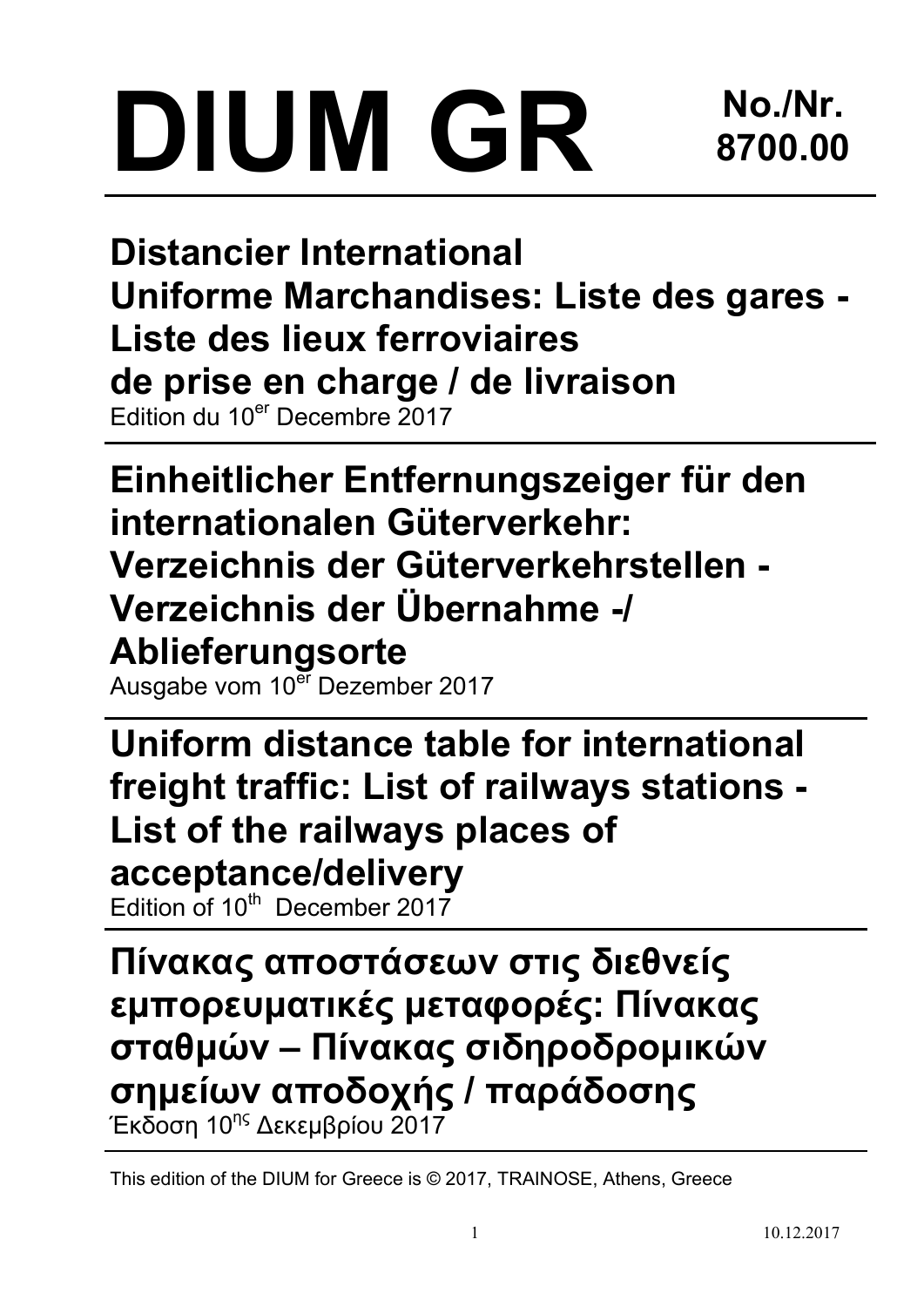### TABLE DES MATIÈRES

### **Pages** and the contract of the contract of the contract of the contract of the contract of the contract of the contract of the contract of the contract of the contract of the contract of the contract of the contract of th

|                                                                             | $3 - 4$<br>$5 - 6$ |
|-----------------------------------------------------------------------------|--------------------|
|                                                                             |                    |
|                                                                             | $\overline{13}$    |
|                                                                             | $14 - 15$          |
|                                                                             | $16-17$            |
|                                                                             | 18-19              |
| Liste des EF avec leurs codes RICS qui sont représentées dans cette édition | $20 - 21$          |

### INHALTSVERZEICHNIS Seiten

|                                                                                                                                                                              | $3 - 4$         |
|------------------------------------------------------------------------------------------------------------------------------------------------------------------------------|-----------------|
| ${\color{red} {\sf Vorwort}\ {\color{red}.\ }.\ {\color{green}.\ }.\ {\color{green}.\ }.\ {\color{green}.\ }.\ {\color{green}.\ }.\ {\color{green}.\ }.\ {\color{green}.\ }$ | $7 - 8$         |
|                                                                                                                                                                              | $\overline{13}$ |
|                                                                                                                                                                              | $14 - 15$       |
|                                                                                                                                                                              | $16 - 17$       |
|                                                                                                                                                                              | 18-19           |
|                                                                                                                                                                              | $20-21$         |

## CONTENTS Pages

### Data and significant informations ............................................................................................ Foreword ................................................................................................................................. Schematic Map: Frontier points Greece .................................................................................. Distance Table for Greece ...................................................................................................... Transit distances .....................................................................................................................  $3 - 4$ 9-10 13 14-15 16-17 UTI-terminals ........................................................................................................................... 18-19 List of the RUs and their RICS codes that are presented in this edition…………………… 20-21

### ΠΙΝΑΚΑΣ ΠΕΡΙΕΧΟΜΕΝΩΝ Σελίδες

Σημαντικές πληροφορίες και ημερομηνίες ………………………………..................................... 3 – 4 Εισαγωγή …………………………………………………………………………............................. 11-12 Χάρτης συνοριακών σημείων Ελλάδας …………………………………………………………….. 13 Πίνακας αποστάσεων της Ελλάδας ………………………………………………….……………… 14-15 Πίνακας αποστάσεων transit ………………………………………………………………………… 16-17 UTI-Terminals …………………………………………………………………………….…………… 18-19 Κατάλογος σιδηροδρομικών μεταφορέων της παρούσας έκδοσης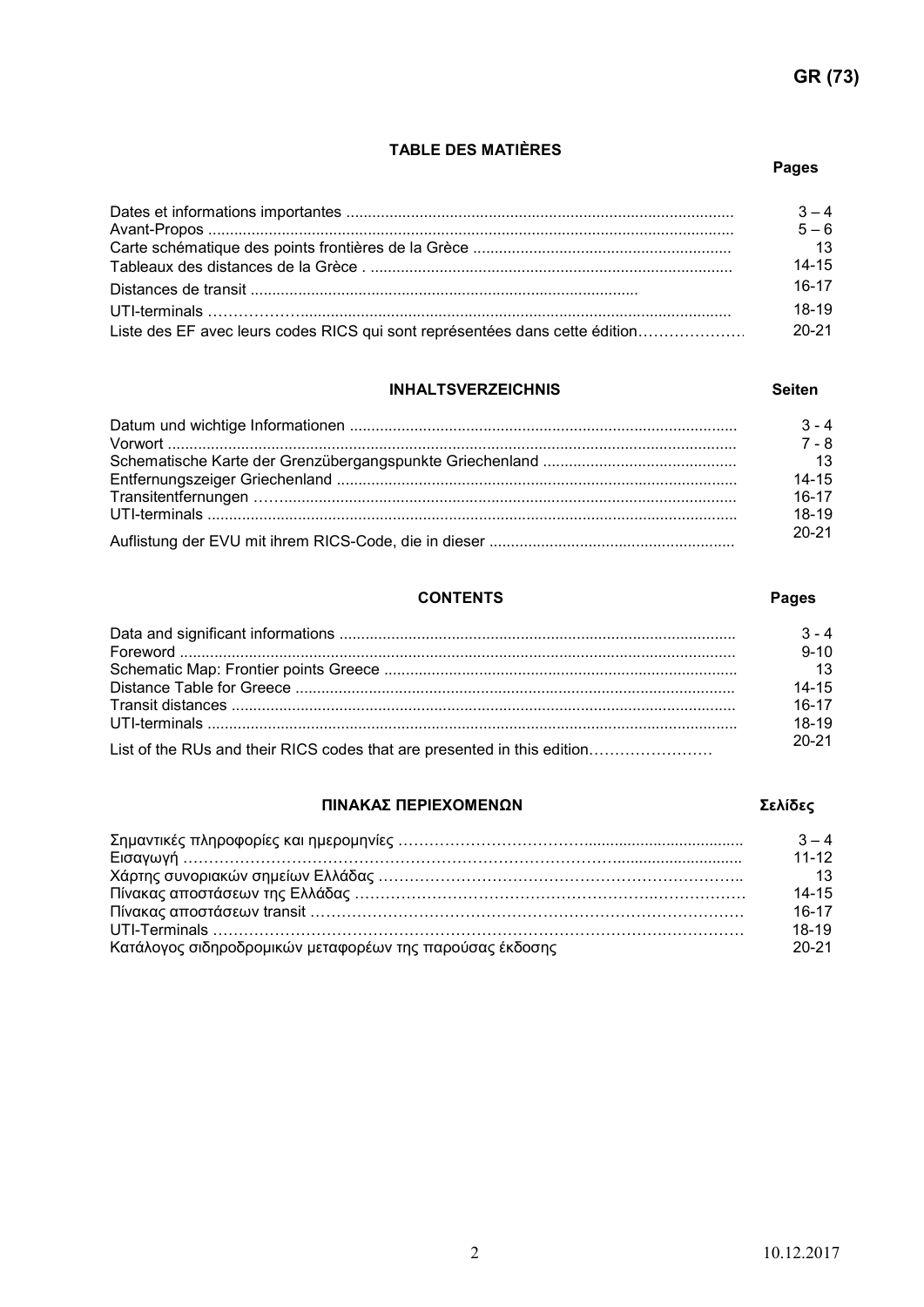# Dates et informations importantes Datum und wichtige Informationen Data and significant informations Σημαντικές πληροφορίες και ημερομηνίες

### I. Date d'édition – Ausgabedatum – Date of the edition – Ημερομηνία έκδοσης: 10.12.2017

### Date de rédaction – Erstellungsdatum – Date of elaborate – Ημερομηνία σύνταξης: 15.11.2017

### II. Informations importantes

Cette édition reprend les modifications ci-après intervenues jusqu'à la date d'édition. Les informations relatives aux gares ont été préparées par l'entreprise ferroviaire responsable de l'édition des données DIUM pour le pays concerné. Pour toute question relative à la présente édition, veuillez contacter la personne de contact pour la pays concerne. Tous les renseignements figurant dans le DIUM sont seulement destinés à faciliter l'information de la clientèle. Il s'agit d'une énumération des particularités les plus importantes. La liste complète de toutes les particularités ayant un caractère obligatoire est présentée dans les tarifs intérieurs des différents E.F. En conséquence, les indications du DIUM n'engagent pas la responsabilité des chemins de fer.

L'entreprise ferroviaire responsable conserve toutefois tous les droits de propriété intellectuelle sur les informations publiées.

### Wichtige Informationen

Diese Ausgabe nimmt die nachfolgenden Änderungen bis zum Ausgabedatum auf. Die Informationen über die Bahnhöfe sind durch das federführende EVU eines Landes ausgearbeitet worden. Für weitere Fragen zur vorliegenden Ausgabe kontaktieren Sie bitte die Ansprechpartner des zuständigen Landes. Sämtliche im DIUM enthaltenen Hinweise sind als Behelf im kundendienstlichen Sinne zu verstehen. Es handelt sich um eine Aufzählung der wichtigsten Besonderheiten. Die vollständige und vor allem rechtlich verbindliche Darstellung aller Besonderheiten ist in den Binnentarifen enthalten. Die Angaben des DIUM begründen daher keine eisenbahnrechtliche Haftung.

Das verantwortliche EVU behält sich alle Rechte geistigen Eigentums auf die veröffentlichten Informationen vor.

### Significant information

This issue includes the subsequent changes up to the date of issue. The information about the railway stations has been prepared by the leading railway company of the relevant country. In case of further questions regarding this issue, please get in touch with the contacts of the relevant country. All notes included in the DIUM are intended to provide assistance to the customers. It is a list of the most important specific features. A complete and above all legally binding presentation of all specific features is contained in the domestic rates. Thus, the information of the DIUM does not establish any liability under railway law.

The responsible railway companies reserve all intellectual property rights regarding the published information.

### Σημαντικές πληροφορίες

Αυτή η έκδοση περιλαμβάνει τις αλλαγές που έγιναν μέχρι την ημερομηνία έκδοσης. Οι πληροφορίες αναφορικά με τους σταθμούς προετοιμάστηκαν από την σιδηροδρομική επιχείρηση που είναι υπεύθυνη για την έκδοση των δεδομένων του DIUM της ενδιαφερόμενης χώρας. Για οποιαδήποτε ερώτηση σχετική με την παρούσα έκδοση, παρακαλούμε να απευθύνεστε στον υπεύθυνο επικοινωνίας της ενδιαφερόμενης χώρας. Όλες οι πληροφορίες που περιλαμβάνονται στο DIUM προορίζονται μόνο για την διευκόλυνση της ενημέρωσης της πελατείας. Πρόκειται για την απαρίθμηση των βασικότερων ιδιαιτεροτήτων. Η συνολική κατάσταση όλων των ιδιαιτεροτήτων, που έχουν δεσμευτικό χαρακτήρα, περιλαμβάνεται στα εσωτερικά τιμολόγια των διαφόρων σιδηροδρομικών επιχειρήσεων. Κατά συνέπεια, οι ενδείξεις του DIUM δεν δεσμεύουν με ευθύνη τις σιδηροδρομικές επιχειρήσεις.

Η αρμόδια σιδηροδρομική επιχείρηση διατηρεί πάντως όλα τα δικαιώματα της πνευματικής ιδιοκτησίας για τις δημοσιευμένες πληροφορίες.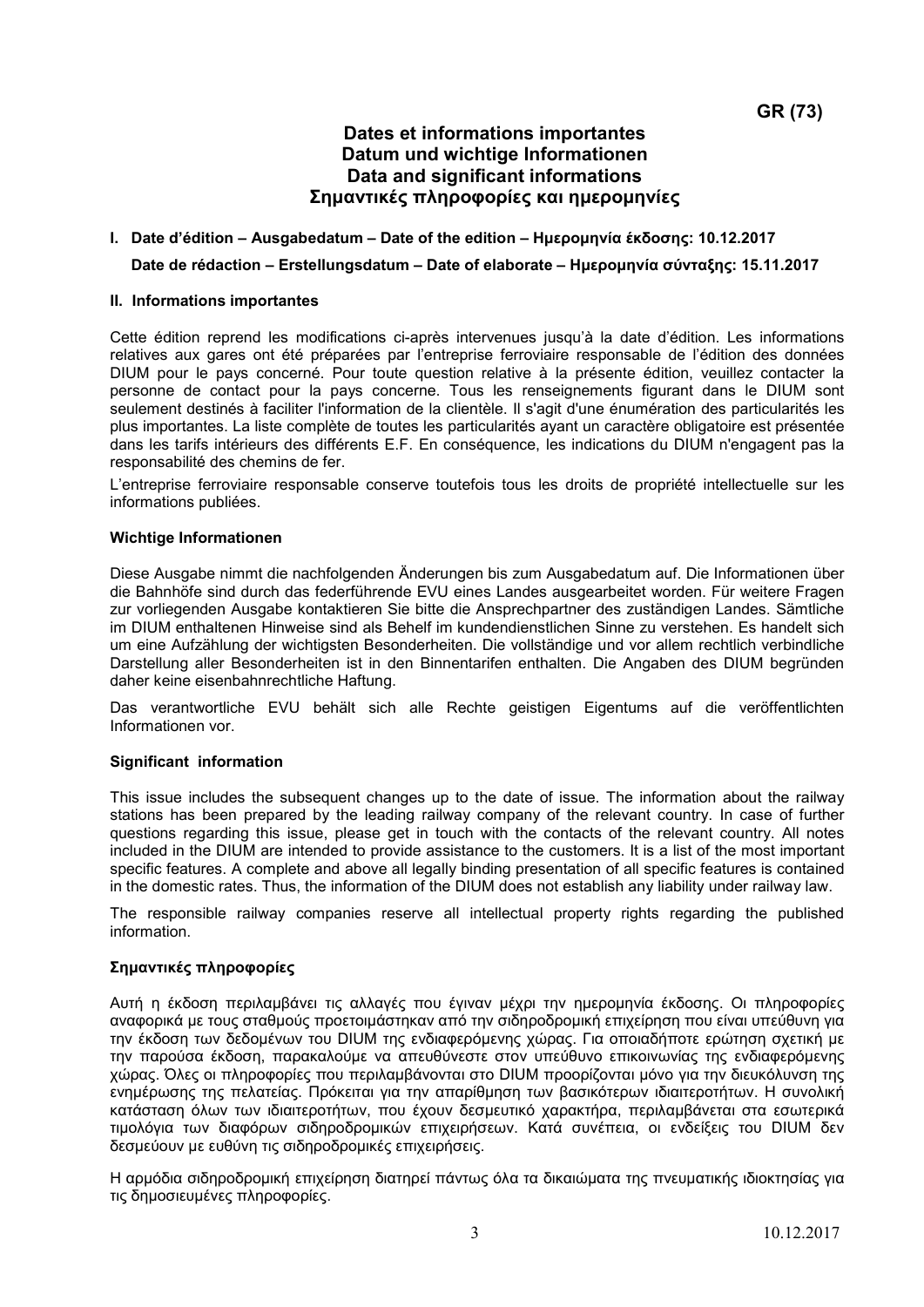### Personne de contact - Ansprechpartner - Contact details - Πρόσωπο επικοινωνίας

### Karathanasis Grigorios

Nom de l'Entreprise Ferroviaire/ Name des EVU/ Name of the railway: TRAINOSE S.A Division et/ou bureau / Abteilung / Division: Direction de Transport des Marchandises / Direktion den Güterverkehr / Direction of Freight Transports / Διεύθυνση Εμπορευματικών Μεταφορών Adresse complète / Adresse / Adresse: Karolou 1-3, 10437 Athènes, Grèce / Karolou Str.1-3, 10437 Athen, Griechenland / Karolou Str. 1-3, 10437 Athens, Greece Tel./phone: 0030 213 0121275, Fax: 0030 210 5240515 E-mail: g.karathanasis@trainose.gr

Cette edition tient compte des modifications suivantes:/ In dieser Ausgabe werden folgende Änderungen berücksichtigt:/ This edition contains the following changes:/ Αυτή η έκδοση περιλαμβάνει τις ακόλουθες τροποποιήσεις:

- 1 Gares supprimées Gelöschte Bahnhöfe Removed station / Σταθμοί που διαγράφονται:
- 2 Autre(s) modification(s) \ Andere Änderung(en): \ Another(other) change(s): \ Λοιπές Αλλαγές: Les renvois généraux et/ou particuliers sont modifiés pour les gares suivantes – Die Allgemeinen und/oder Besonderen Verweisungszeichen für die u. a. Bahnhöfe wurden geändert – The general and/or national reference codes for the following stations are amended – Οι γενικές ή ειδικές παραπομπές των ακόλουθων σταθμών τροποποιούνται:

| 00859 | 9 | Alexandroupolis Port | 3,5 |
|-------|---|----------------------|-----|
| 00928 | 2 | Didimotichon         | 5   |
| 00779 | 9 | Drama                | 3,5 |
| 00839 | 1 | Komotini             | 3,5 |
| 00945 | 6 | Nea Orestias         | 3,5 |
| 00933 | 2 | Pythion              | 5   |
| 00749 | 2 | Serre                | 3,5 |
| 00918 | 3 | Souflion             | 5   |
| 00828 | 4 | Xanthi               | 5   |

3 – Insertion de nouveaux gares: \ Einführung von neuen Güterverkehr stehlen: \ Insertaion of new stations: \ Εισαγωγή νέων σταθμών: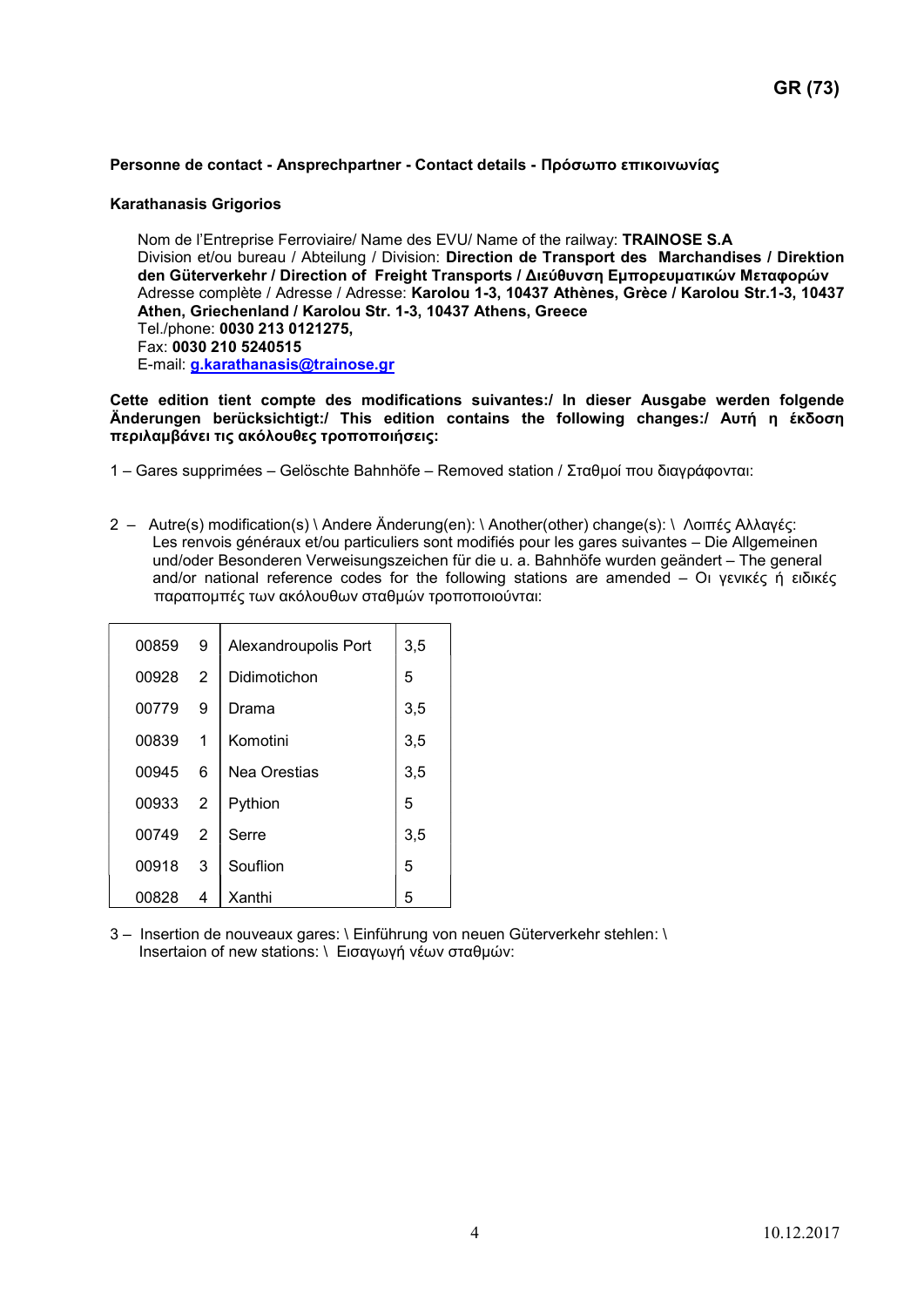# Avant-propos

Le DIUM (Distancier international uniforme marchandises et liste des gares, liste des lieux ferroviaires de prise en charge/de livraison) d'un pays reprend différentes données relatives au transport ferroviaire de marchandises en trafic international utiles aux E.F. et aux clients pour compléter la lettre de voiture CIM / la lettre de wagon CUV, pour calculer la taxe d'un transport, et comprend d'autres informations commerciales et/ou techniques utiles à ces transports.

Le DIUM d'un pays reprend les codes UIC, les intitulés des gares ouvertes au trafic de marchandises en trafic international et les distances tarifaires entre ces gares du pays concerné et les points frontières des pays avoisinants.

Le DIUM d'un pays reprend également les codes UIC, les intitulés des lieux ferroviaires marchandises de prise en charge/de livraison, et les codes des gares auxquelles sont rattachés ces lieux ferroviaires.

Le DIUM d'un pays reprend également la liste des terminaux UTI, ainsi que d'autres annexes relatives à des données techniques et/ou commerciales.

| Autriche           | AT        | France                                            | FR.          | Pays-Bas  | <b>NL</b>      |
|--------------------|-----------|---------------------------------------------------|--------------|-----------|----------------|
| Belgique           | <b>BE</b> | Grande-Bretagne                                   | GВ           | Pologne   | PL             |
| <b>Bulgarie</b>    | BG        | Grèce                                             | GR           | Roumanie  | R <sub>O</sub> |
| <b>Suisse</b>      | CН        | Croatie                                           | <b>HR</b>    | Serbie    | <b>RS</b>      |
| République Tchèque | CZ        | Hongrie                                           | HU           | Suède     | <b>SE</b>      |
| Allemagne          | DE        | Italie                                            | ΙT           | Slovénie  | SI             |
| Danemark           | DK        | Lituanie                                          | LT           | Slovaquie | <b>SK</b>      |
| Espagne            | ES        | Luxembourg                                        | LU           | Ukraine   | <b>UA</b>      |
| Finlande           | FI        | Ancienne République<br>Yougoslave de<br>Macédoine | <b>FYROM</b> |           |                |

Le DIUM est composé des fascicules pour les pays suivants:

Des informations complémentaires sur les gares et les lieux ferroviaires de prise en charge/de livraison sont communiquées sous forme de renvois.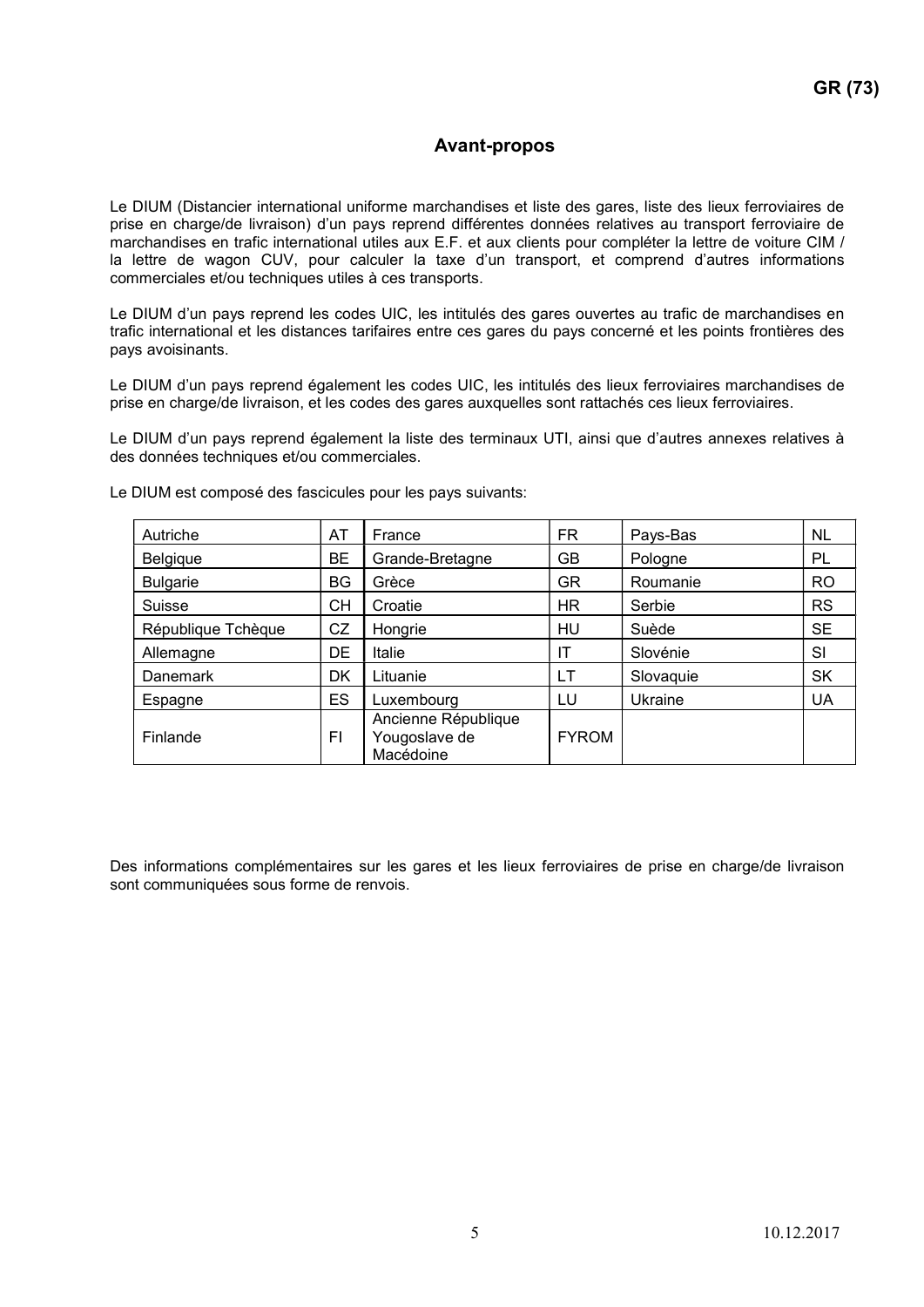# Renvois Généraux

- 1 Point frontière, ne servant qu'à la taxation en trafic international. Leur indication comme gare de destination en lettre de voiture CIM/lettre de wagon CUV n'est pas admise.
- 2 Point frontière soumis à des restrictions.
- 3 Gare intérieure où peuvent s'accomplir les formalités douanières.
- 4 Gare soumise à d'autres restrictions particulières d'ouverture.
- 5 Gare ouverte seulement aux transports par trains entiers.
- 6 A l'exception du trafic bilatéral, le trafic est suspendu jusqu'à nouvel ordre.
- 7 Gare pour laquelle des suppléments de taxes ou des frais accessoires sont facturés.
- 8 Gare n'expédiant ou ne recevant des envois que sur embranchement privé.
- 9 Site ferroviaire = Lieu de prise en charge/de livraison.
	- Chaque site ferroviaire est rattaché à une gare marchandise. Mentionner en lettre de voiture CIM/lettre de wagon CUV un site ferroviaire comme gare de départ/de destination n'est pas autorisé; par contre, le mentionner dans les cases relatives au «Lieu de prise en charge/ de livraison» est permis.

Les distances définies pour la gare qui dessert un site ferroviaire sont utilisées pour déterminer les distances vers ce lieu de prise en charge/de livraison.

10 Gare de réexpédition de marchandises pour les transports CIM / SMGS.

Les établissements repris dans la colonne de gauche sont classés par ordre alphabétique; les pointes frontières y sont indiquées en caractères gras. Les points frontières figurant en tête des colonnes de distances sont groupés par pays voisin sous l'abréviation et le code de ce pays.

### Les insertions de gares

et de points tarifés, ainsi que toute autre modification aux gares reprises dans les tableaux de distances ou de transit, sont signalées par le symbole ♦ repris en première colonne «Numéro de Code».

Les tarifs intérieurs des différents réseaux de chemins de fer font également foi pour toutes les restrictions et les installations techniques des gares.

# Renvois particuliers

- a Fermée jusqu'à nouvel ordre.
- b Ouvert pour le trafic wagon, seulement comme gare de départ.
- c Ouvert pour le trafic wagon, seulement comme gare de destination.
- d Ouvert seulement pour le trafic wagon des conteneurs.
- e Ouvert pour le trafic wagon des conteneurs et pour le trafic wagon.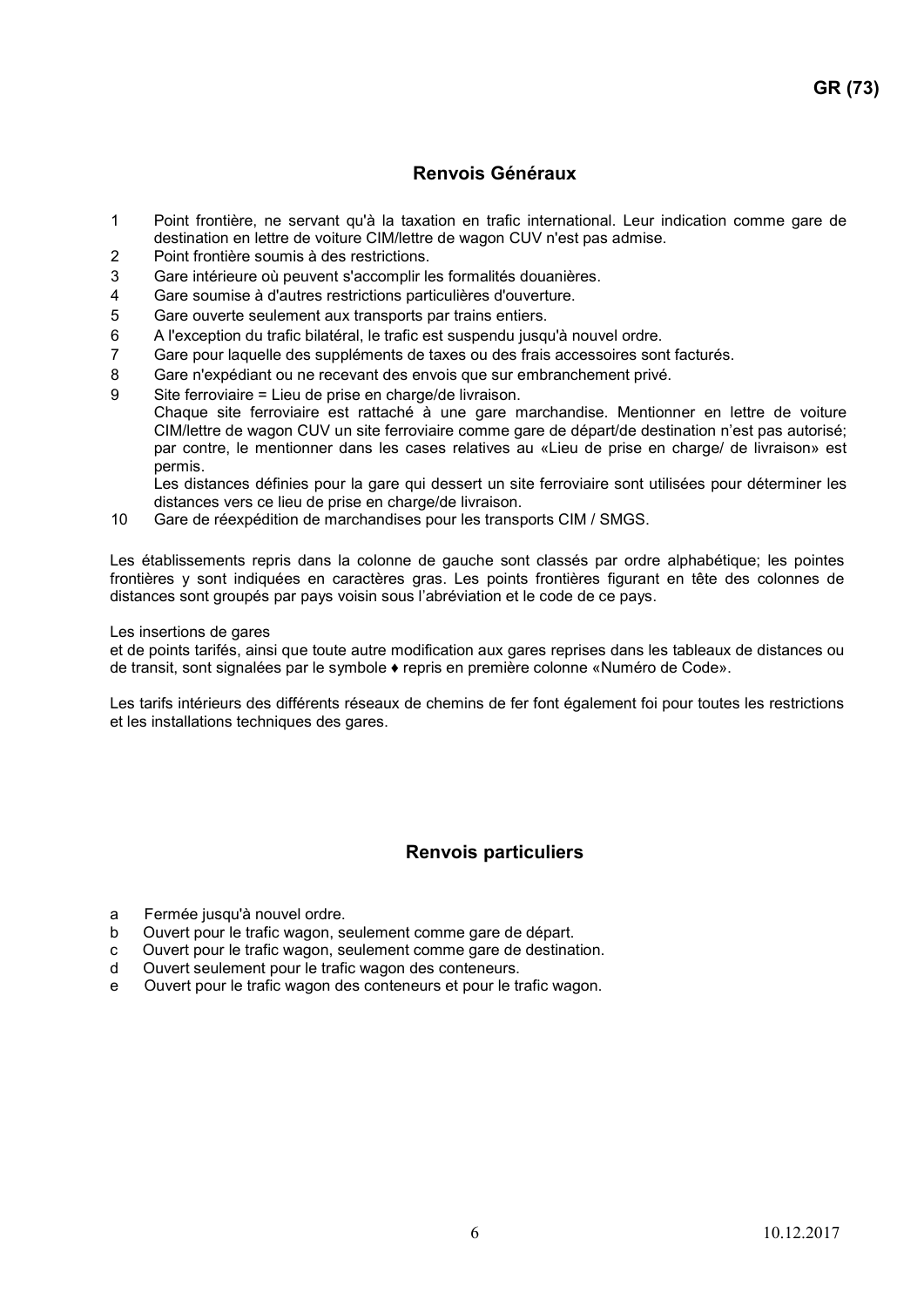# Vorwort

Der DIUM (Einheitlicher Entfernungszeiger für den internationalen Güterverkehr, Verzeichnis der Güterverkehrsstellen - Verzeichnis der Übernahme-/Ablieferungsorte) eines Landes enthält unterschiedliche Angaben zum internationalen Güterverkehr, die den EVU und den Kunden für die Ergänzung des CIM-Frachtbriefes/CUV-Wagenbriefes und der Frachtberechnung dienen. Er enthält ferner andere kommerzielle und/oder technische Informationen, die für diese Verkehre nützlich sind.

Der DIUM eines Landes enthält die UIC-Kodenummern, die Bezeichnungen der für den internationalen Verkehr geöffneten Güterverkehrsstellen sowie die Tarifentfernungen zwischen den Güterverkehrsstellen des betroffenen Landes und den Grenzübergangspunkten zu den Nachbarländern.

Der DIUM eines Landes enthält ferner die UIC-Kodenummern, die Bezeichnungen der Übernahme- /Ablieferungsorte, und die Kodenummern der Güterverkehrsstellen, an die diese Übernahme- /Ablieferungsorte angebunden sind.

Der DIUM enthält ebenfalls die Liste der Verzeichnisse der Güterverkehrsstellen, UTI Terminals sowie weitere Anlagen mit technischen und/oder kommerziellen Daten.

| Österreich                      | AT        | Frankreich                                                  | <b>FR</b>    | Niederlande          | <b>NL</b> |
|---------------------------------|-----------|-------------------------------------------------------------|--------------|----------------------|-----------|
| Belgien                         | <b>BE</b> | Großbritannien                                              | <b>GB</b>    | Polen                | <b>PL</b> |
| <b>Bulgarien</b>                | <b>BG</b> | Griechenland                                                | <b>GR</b>    | Rumänien             | <b>RO</b> |
| Schweiz                         | <b>CH</b> | Kroatien                                                    | <b>HR</b>    | Serbien              | <b>RS</b> |
| Tschechische<br><b>Republik</b> | CZ        | Ungarn                                                      | <b>HU</b>    | Schweden             | <b>SE</b> |
| Deutschland                     | <b>DE</b> | Italien                                                     | IT           | Slowenien            | SI        |
| <b>Dänemark</b>                 | <b>DK</b> | Litauen                                                     | LT           | Slowakische Republik | <b>SK</b> |
| Spanien                         | <b>ES</b> | Luxemburg                                                   | LU           | <b>Ukraine</b>       | <b>UA</b> |
| Finnland                        | FI        | Ehemalige<br>Jugoslawische<br><b>Republik</b><br>Mazedonien | <b>FYROM</b> |                      |           |

Der DIUM ist für folgende Länder erhältlich:

Ergänzende Informationen zu den Güterverkehrsstellen und den Übernahme-/Ablieferungsorten sind mittels Verweisungszeichen bzw. –zahlen angeführt.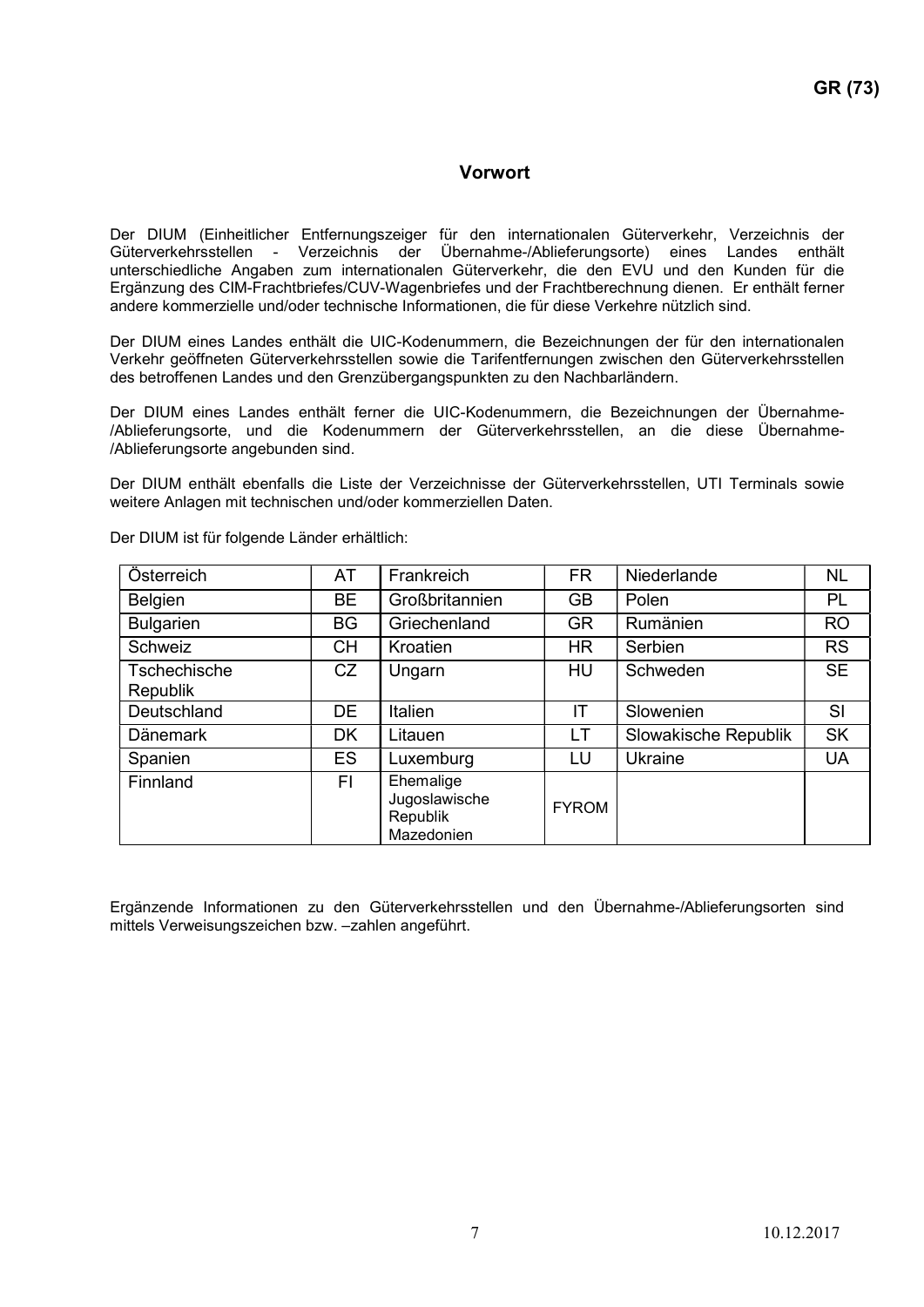# Allgemeine Verweisungszahlen

- 1 Grenzübergangspunkt, dient nur der Frachtberechnung im internationalen Verkehr. Angabe im Frachtbrief CIM/Wagenbrief CUV als Bestimmungsbahnhof nicht zulässig.
- 2 Grenzübergangspunkt mit Einschränkungen.
- 3 Binnenbahnhof mit Zollbehandlungsmöglichkeiten.
- 4 Bahnhof mit anderen Abfertigungsbeschränkungen.<br>5 Bahnhof nur für Ganzzüge geöffnet
- 5 Bahnhof nur für Ganzzüge geöffnet.
- 6 Verkehr bis auf weiteres eingestellt, mit Ausnahme bilateraler Verkehr.
- 7 Bahnhof, für die Zuschlagfrachten oder Nebenentgelte berechnet werden.<br>8 Bahnhof, der im Versand und Empfang nur für Sendungen von und nach F
- 8 Bahnhof, der im Versand und Empfang nur für Sendungen von und nach Privatgleisanschlüssen zugelassen ist.
- 9 Ladestellen = jede Ladestelle ist einem Güterbahnhof zugeordnet. Eine Ladestelle darf im Frachtbrief CIM/Wagenbrief CUV nicht als Versand-/Ablieferungsbahnhof, kann aber im Feld "Übernahme- /Ablieferungsort" als die Stelle genannt werden, auf der die Sendung bereitgestellt werden soll. Zur Entfernungsermittlung bei Ladestellen werden die Entfernungen des zuständigen Güterbahnhofs zu Grunde gelegt.
- 10 Reexpeditionsbahnhof für CIM-/SMGS-Verkehre.

Die in der linken Spalte aufgeführten Frachtberechnungspunkte sind alphabetisch geordnet, dabei sind die Grenzübergangspunkte in fetten Buchstaben angegeben. Die im Kopf der Entfernungsspalten genannten Grenzübergangspunkte sind unter Angabe der abgekürzten Bezeichnung und des Landescodes des Nachbarlandes nach Ländern geordnet.

Das Einfügen von neuen Bahnhöfen und Tarifpunkten, sowie andere Änderungen, sind mit den Symbol ♦ in der "Kodenummer – Spalte" gekennzeichnet.

Die vorgenannten Hinweise sind unverbindlich und begründen keine Haftungspflicht der Eisenbahnen. Rechtsverbindlich sind ausschließlich die Bestimmungen in den Binnentarifen der einzelnen Bahnen.

# Besondere Verweisungszeichen

- a Geschlossen bis neue Meldung.
- b Für den Wagenladungsverkehr nur als Abgangsbahnhof geöffnet.
- c Für den Wagenladungsverkehr nur als Bestimmungsbahnhof geöffnet.
- d Nur für den Containerverkehr geöffnet.
- e Für den Containerverkehr geöffnet und den Wagenladungsverkehr.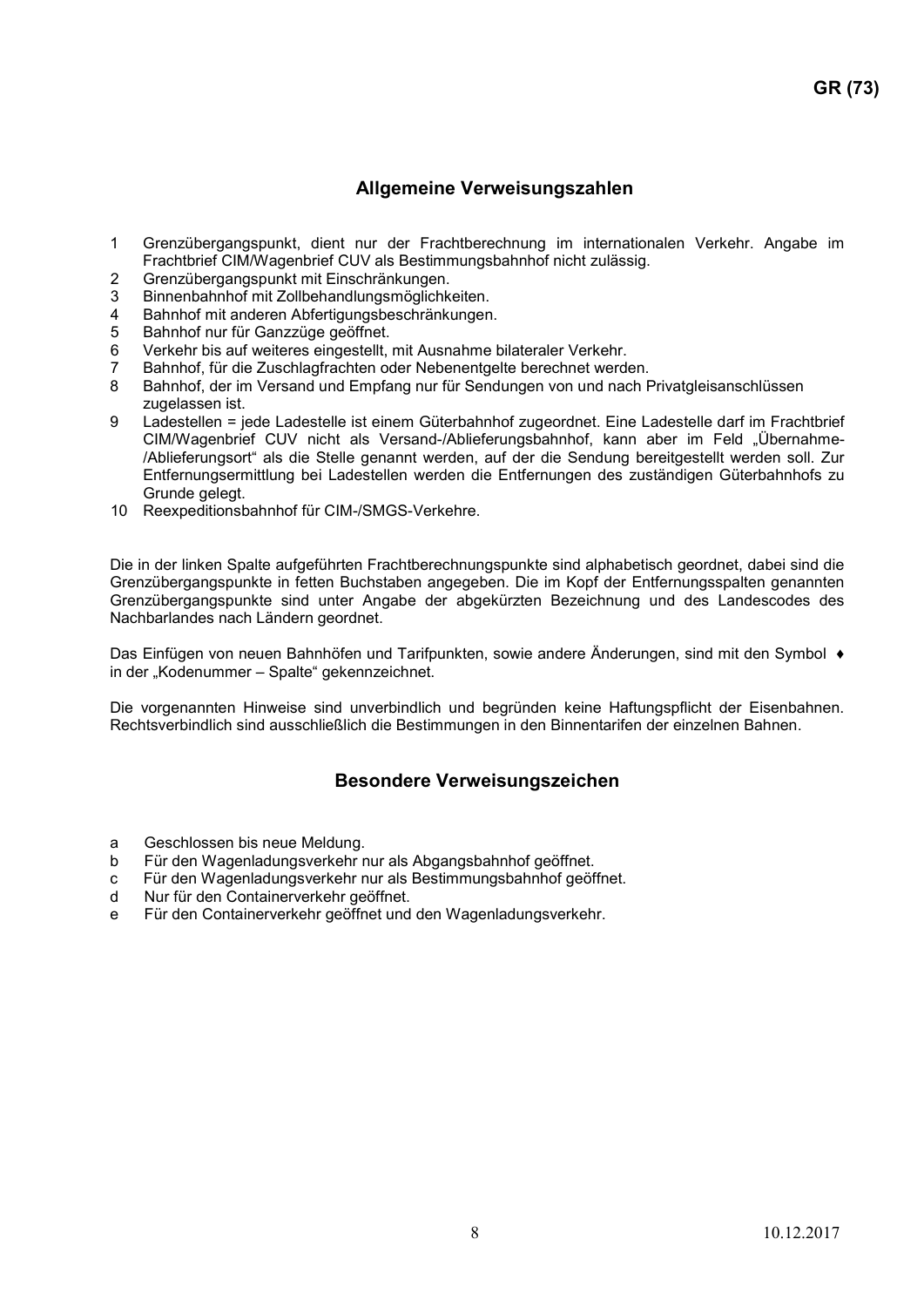# Foreword

The DIUM (Uniform distance table for international freight traffic, list of railways stations, list of the railways places of acceptance/delivery) contains different data concerning railway conveyance of goods into international traffic useful EF and customer for completion consignment note CIM/ consignment note CUV for calculating conveyance tariffs contesting there trade data and/or technical data useful that conveyances.

The DIUM also contains the UIC codes, the name of stations open into international traffic of goods and the tariff distances between that stations and frontier points with neighbouring country.

The DIUM also contains the UIC codes, the name of acceptance/delivery locations and the code of stations witch that railway places.

The DIUM comprising also the lost of stations witch UTI terminals, as well as other data concerning to this technical data and trade.

The DIUM consists of the following countries:

| Austria               | AT        | France                                   | <b>FR</b>    | <b>Netherlands</b> | <b>NL</b> |
|-----------------------|-----------|------------------------------------------|--------------|--------------------|-----------|
| <b>Belgium</b>        | <b>BE</b> | <b>Great Britain</b>                     | <b>GB</b>    | Poland             | PL        |
| <b>Bulgaria</b>       | BG        | Greece                                   | <b>GR</b>    | Romania            | <b>RO</b> |
| Switzerland           | <b>CH</b> | Croatia                                  | <b>HR</b>    | Serbia             | <b>RS</b> |
| <b>Czech Republic</b> | CZ        | Hungary                                  | HU           | Sweden             | <b>SE</b> |
| Germany               | DE        | Italy                                    | ΙT           | Slovenia           | SI        |
| <b>Denmark</b>        | DK        | Lithuania                                | LT           | Slovakia           | <b>SK</b> |
| Spain                 | ES        | Luxembourg                               | LU           | Ukraine            | UA        |
| Finland               | FI        | Former Yugoslav<br>Republic of Macedonia | <b>FYROM</b> |                    |           |

The Reference Numbers shown in the stations and acceptance/delivery location column and the head of distance columns under the names of frontier indicate.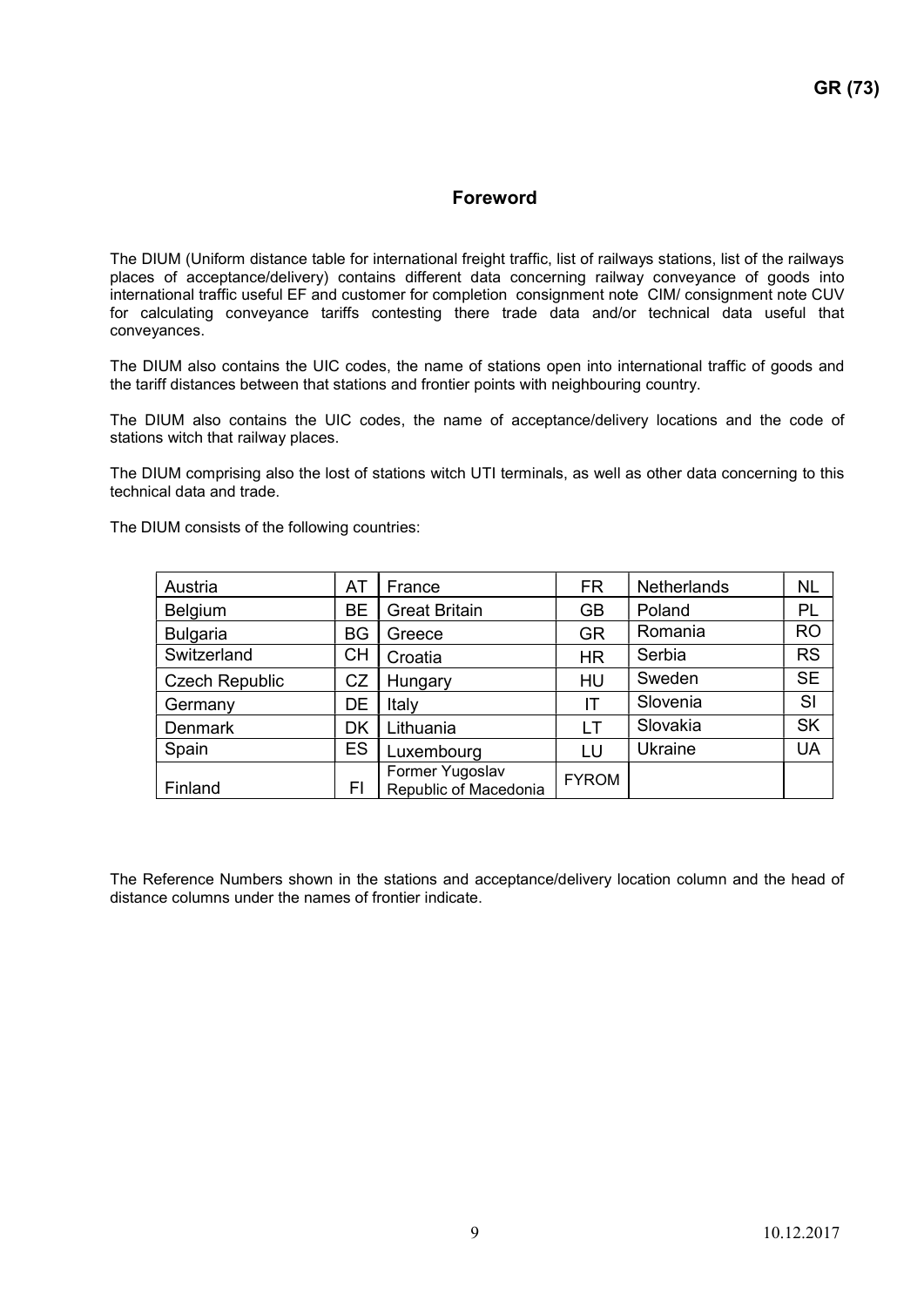# General Reference Numbers

- 1 Frontier points other than frontier stations only used for calculating charges for international traffic. Not to be shown as a destination station on the consignment note CIM/ consignment note CUV.
- 2 Frontier points point with restrictions.
- 3 Internal Station with Customs Clearance facilities.
- 4 Station with other special dispatch restrictions.
- 5 Station only open for full trains load.
- 6 Services discontinued until further notice, except for bilateral traffic.
- 7 Station for which supplementary or ancillary charges are payable.
- 8 Station opens only to or from private sidings.
- 9 Loading yard = each loading yard is assigned to a freight depot. In the consignment note, a loading yard must not be given as the destination/delivery depot but may be given in the "acceptance/delivery location" box as the yard at which the consignment note CIM/ consignment note CUV is to be made available. In order to determine distances for loading yards, the distances of the freight depot responsible are used as a basis.
- 10 Reconsigning station CIM / SMGS Traffic.

The stations/terminals included in the left-hand column are listed alphabetically, the frontier points being shown in heavy type. The frontier points mentioned in the headings of the distance columns are listed in country order in line with the abbreviated designation and the country code of the neigh boring country.

New station locations, as well as those for whitch the details have been changed, are indicated with the symbol ♦ in the first "Code Number" column.

Only the regulations in the internal tariffs of the individual railways are legally binding. Similarly, all restrictions and information regarding the technical equipment of the stations are subject to the authorities embodied in the internal tariffs of the individual railways.

# Specific References Codes

- a Closed until new notice.
- b Open for wagon traffic only as a departure station.
- c Open for wagon traffic only as a destination station.
- d Open only for container traffic.
- e Open for container traffic and for wagon traffic.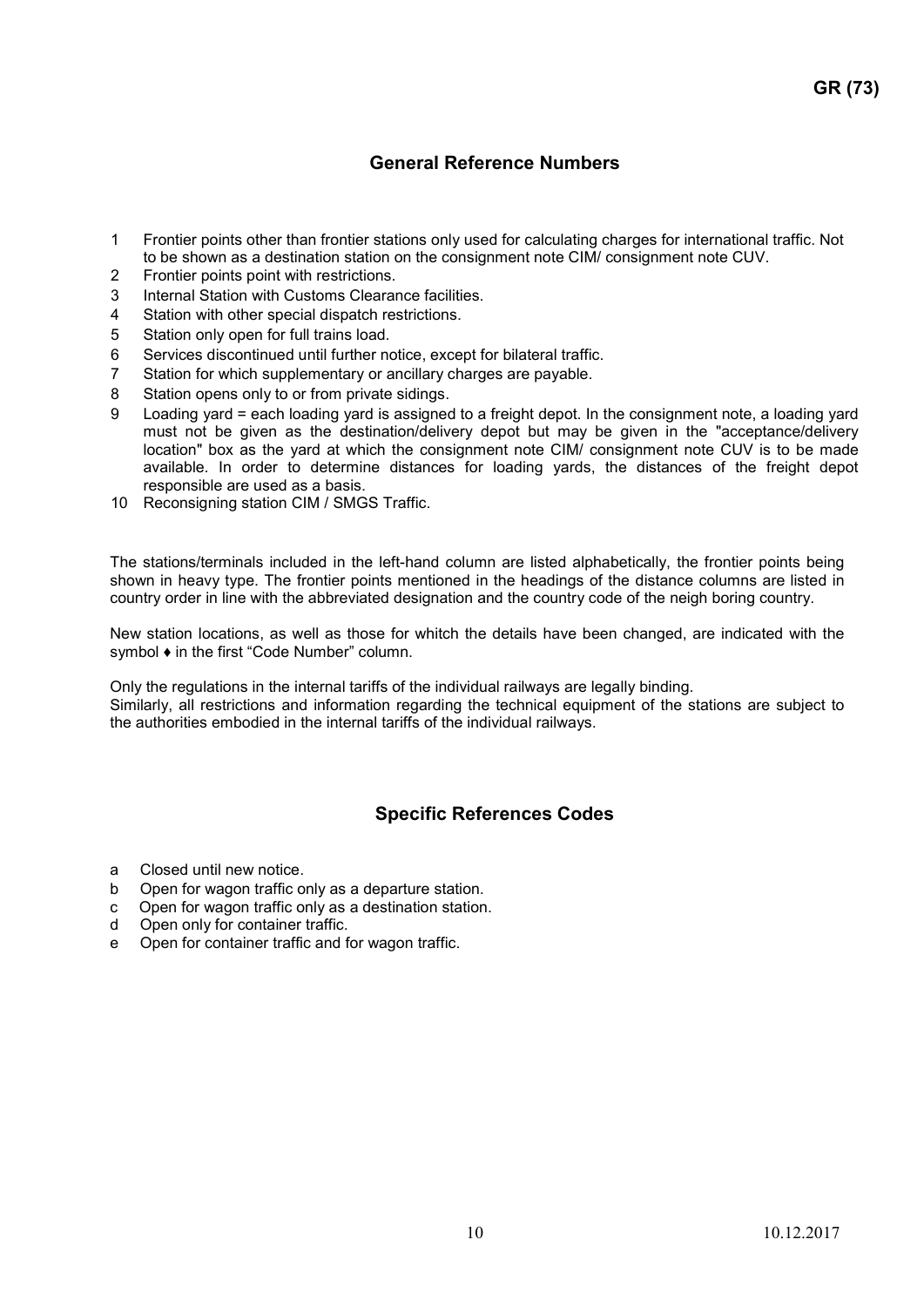# Εισαγωγή

Το DIUM (Πίνακας αποστάσεων στις διεθνείς εμπορευματικές μεταφορές και πίνακας σταθμών, πίνακας σιδηροδρομικών σημείων αποδοχής / παράδοσης) μιας χώρας περιλαμβάνει διαφορετικά δεδομένα σχετικά με τη διεθνή σιδηροδρομική μεταφορά εμπορευμάτων, χρήσιμα στις σιδηροδρομικές επιχειρήσεις και στους πελάτες για την συμπλήρωση της φορτωτικής CIM/CUV, για τον υπολογισμό του κομίστρου μιας μεταφοράς και περιλαμβάνει και άλλες πληροφορίες εμπορικές και / ή τεχνικές, χρήσιμες για αυτές τις μεταφορές.

Το DIUM μιας χώρας περιλαμβάνει τους κωδικούς UIC, τις ονομασίες των σταθμών που είναι ανοιχτοί στην διεθνή μεταφορά εμπορευμάτων και τις τιμολογιακές αποστάσεις μεταξύ των σταθμών της αναφερόμενης χώρας και των συνοριακών σημείων των γειτονικών χωρών.

Το DIUM μιας χώρας περιλαμβάνει επίσης τους κωδικούς UIC, τις ονομασίες των σιδηροδρομικών σημείων αποδοχής / παράδοσης και τους κωδικούς των σταθμών με τους οποίους συνδέονται αυτά τα σιδηροδρομικά σημεία.

Το DIUM μιας χώρας περιλαμβάνει επίσης το πίνακα των Τερματικών σταθμών UTI και άλλα Παραρτήματα σχετικά με τεχνικές πληροφορίες και/ή εμπορικές.

| Αυστρία                | AT | Γαλλία                                            | <b>FR</b>    | Ολλανδία | <b>NL</b> |
|------------------------|----|---------------------------------------------------|--------------|----------|-----------|
| Βέλγιο                 | BE | Μεγάλη Βρετανία                                   | GВ           | Πολωνία  | PL        |
| Βουλγαρία              | BG | Ελλάδα                                            | <b>GR</b>    | Ρουμανία | <b>RO</b> |
| Ελβετία                | CН | Κροατία                                           | HR.          | Σερβία   | <b>RS</b> |
| Δημοκρατία της Τσεχίας | CZ | Ουγγαρία                                          | <b>HU</b>    | Σουηδία  | <b>SE</b> |
| Γερμανία               | DE | Ιταλία                                            | IT           | Σλοβενία | <b>SI</b> |
| Δανία                  | DK | Λιθουανία                                         | LT.          | Σλοβακία | <b>SK</b> |
| Ισπανία                | ES | Λουξεμβούργο                                      | LU           | Ουκρανία | UA        |
| Φινλανδία              | FI | Πρώην Γιουγκοσλαβική<br>Δημοκρατία της Μακεδονίας | <b>FYROM</b> |          |           |

Το DIUM αποτελείται από τα τεύχη για τις παρακάτω χώρες:

Οι συμπληρωματικές πληροφορίες αναφορικά με τους σταθμούς και τα σιδηροδρομικά σημεία αποδοχής / παράδοσης αναφέρονται με την μορφή παραπομπών.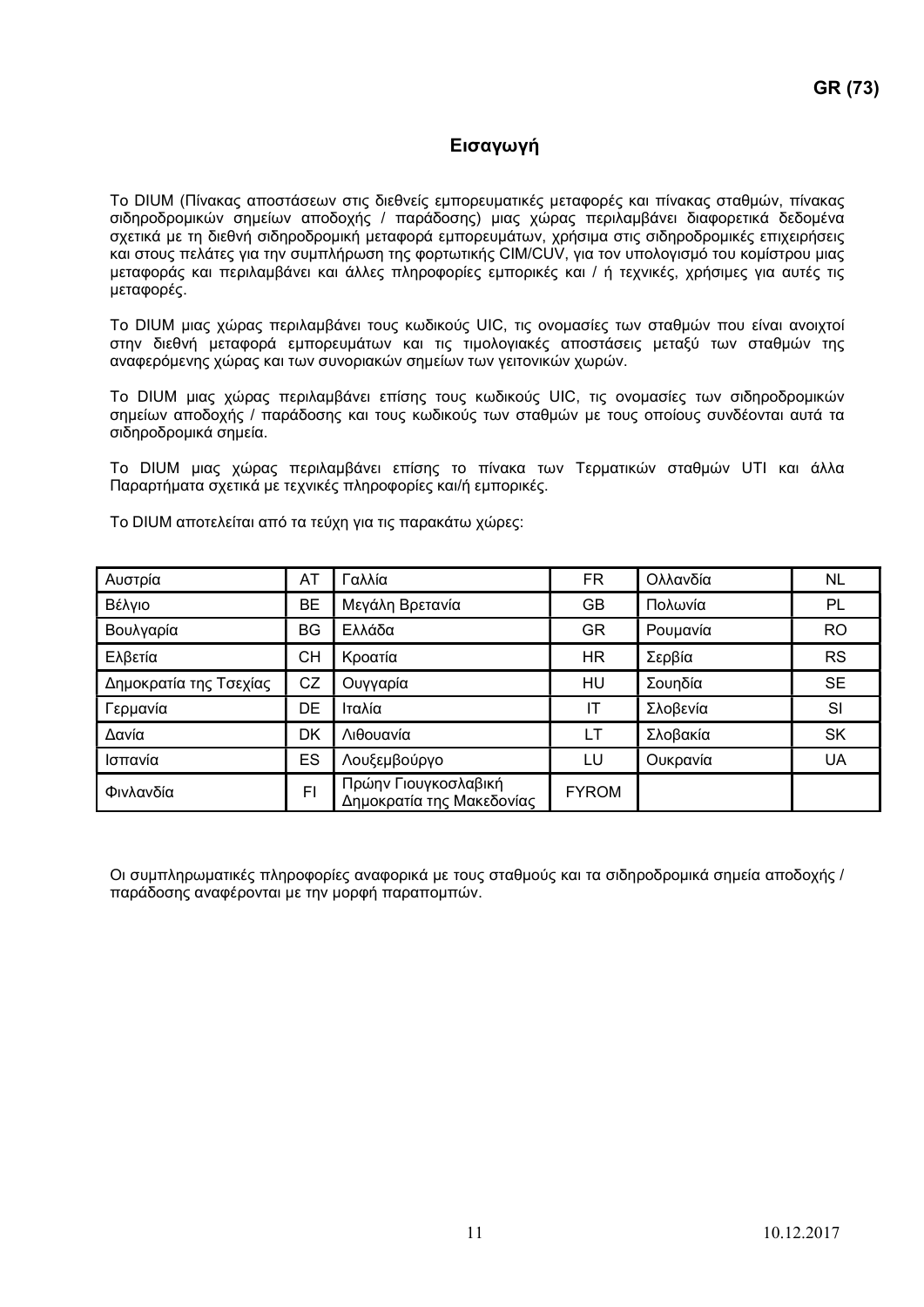# Γενικές Παραπομπές

- 1 Συνοριακό σημείο, που χρησιμοποιείται μόνο για την τιμολόγηση στη διεθνή μεταφορά. Η ένδειξη του ως σταθμού προορισμού στην φορτωτική CIM/ φορτωτική CUV δεν γίνεται δεκτή.
- 2 Συνοριακό σημείο που υπόκειται σε περιορισμούς.
- 3 Εσωτερικός σταθμός, στον οποίο μπορούν να διενεργούνται τελωνειακές διατυπώσεις.
- 4 Σταθμός που υπόκειται σε άλλους ειδικούς περιορισμούς αποδοχής προς μεταφορά.
- 5 Σταθμός ανοιχτός μόνο σε μεταφορές με πλήρη τρένα.
- 6 Οι μεταφορές αναστέλλονται μέχρι νεωτέρας, εκτός από τις διμερείς μεταφορές.
- 7 Σταθμοί για τους οποίους εισπράττονται πρόσθετα τέλη.
- 8 Σταθμός ανοιχτός μόνο με αναχώρηση από παρακαμπτήριες γραμμές ή άφιξη σε παρακαμπτήριες ιδιωτικές γραμμές.
- 9 Σιδηροδρομικό σημείο = τόπος αποδοχής / παράδοσης.

Κάθε σιδηροδρομικό σημείο είναι συνδεδεμένο με ένα εμπορευματικό σταθμό. H ένδειξη στη φορτωτική CIM/στη φορτωτική CUV ενός σιδηροδρομικού σημείου, ως σταθμού αποδοχής / παράδοσης δεν επιτρέπεται, αντίθετα η αναγραφή στα σχετικά πεδία «τόπος έμφορτης αποδοχής / παράδοσης» επιτρέπεται.

Οι καθορισμένες αποστάσεις του εμπορευματικού σταθμού o οποίος εξυπηρετεί ένα σιδηροδρομικό σημείο, χρησιμοποιούνται για τον ορισμό των αποστάσεων προς αυτό το σημείο αποδοχής / παράδοσης.

10 Εμπορευματικός σταθμός επαναποστολής για μεταφορές CIM/SMGS.

Οι εγκαταστάσεις, που περιλαμβάνονται στην αριστερή στήλη, κατατάσσονται με αλφαβητική σειρά. Τα συνοριακά σημεία εμφανίζονται με έντονους χαρακτήρες. Τα συνοριακά σημεία, που εμφανίζονται στην επικεφαλίδα των στηλών των αποστάσεων, έχουν τοποθετηθεί κατά γειτονική χώρα, με τον συντετμημένο τίτλο και τον κωδικό αυτής της χώρας.

Νέοι σταθμοί και τιμολογιακά σημεία καθώς επίσης κάθε άλλη τροποποίηση στους σταθμούς που περιλαμβάνονται στους Πίνακες αποστάσεων ή Transit εμφανίζονται με το σύμβολο ♦ στην πρώτη στήλη «κωδικός αριθμός».

Επίσης τα εσωτερικά τιμολόγια των διαφόρων σιδηροδρομικών δικτύων καθορίζουν όλους τους περιορισμούς και τις τεχνικές εγκαταστάσεις των σταθμών.

# Ειδικές Παραπομπές

- a Κλειστός μέχρι νεωτέρας.
- b Ανοιχτός για τη μεταφορά με βαγόνι, μόνο ως σταθμός αποστολής.
- c Ανοιχτός για τη μεταφορά με βαγόνι, μόνο ως σταθμός προορισμού.
- d Ανοιχτός μόνο για τη μεταφορά containers.
- e Ανοιχτός για τη μεταφορά containers και μεταφορά με βαγόνι.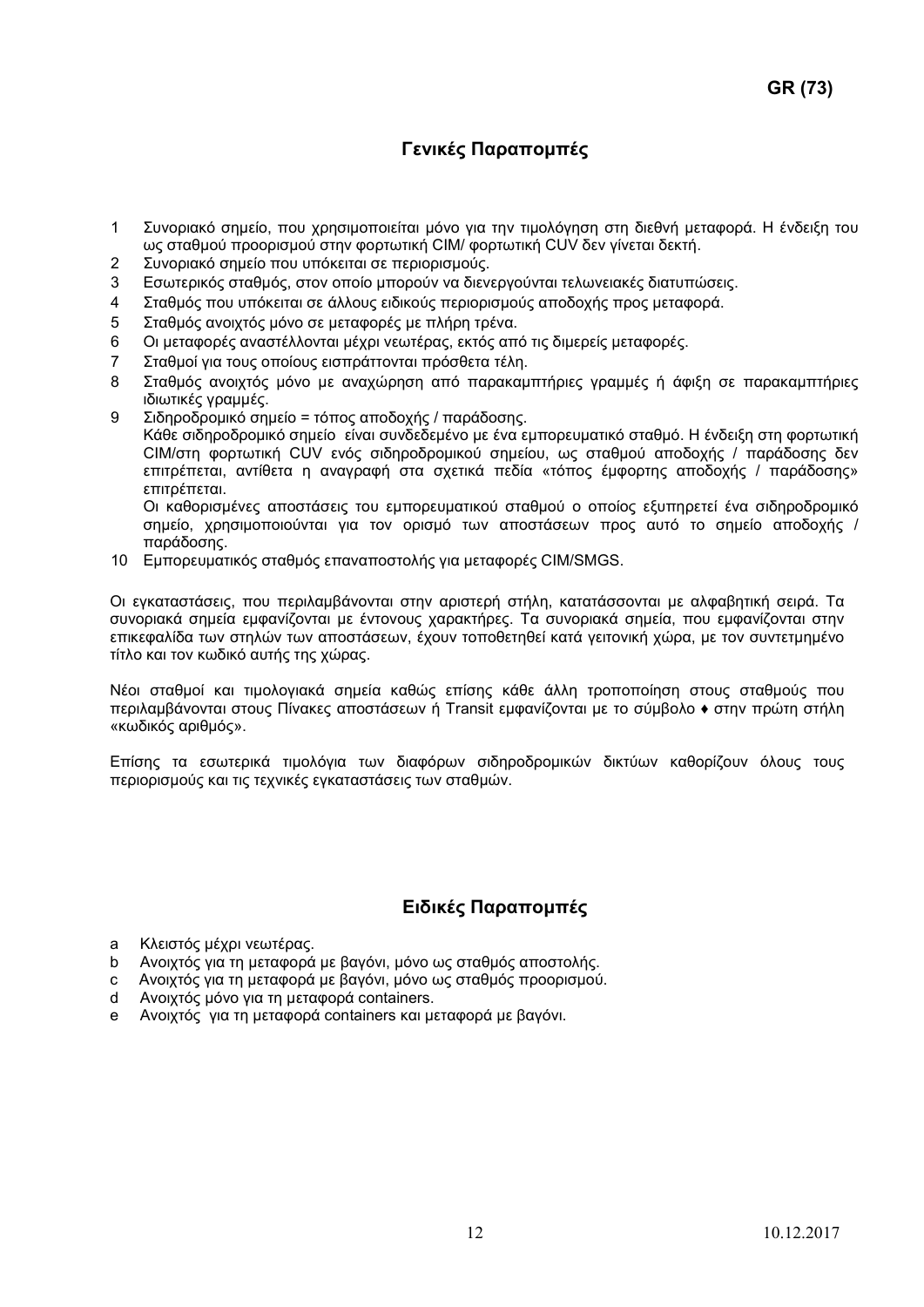CARTE SCHEMATIQUE DES POINTS FRONTIERES - GRECE SCHEMATISCHE KARTE DER GRENZÜBERGANGSPUNKTE - GRIECHENLAND SCHEMATIC MAP: FRONTIER POINTS - GREECE ΧΑΡΤΗΣ ΣΥΝΟΡΙΑΚΩΝ ΣΗΜΕΙΩΝ - ΕΛΛΑΔΑ

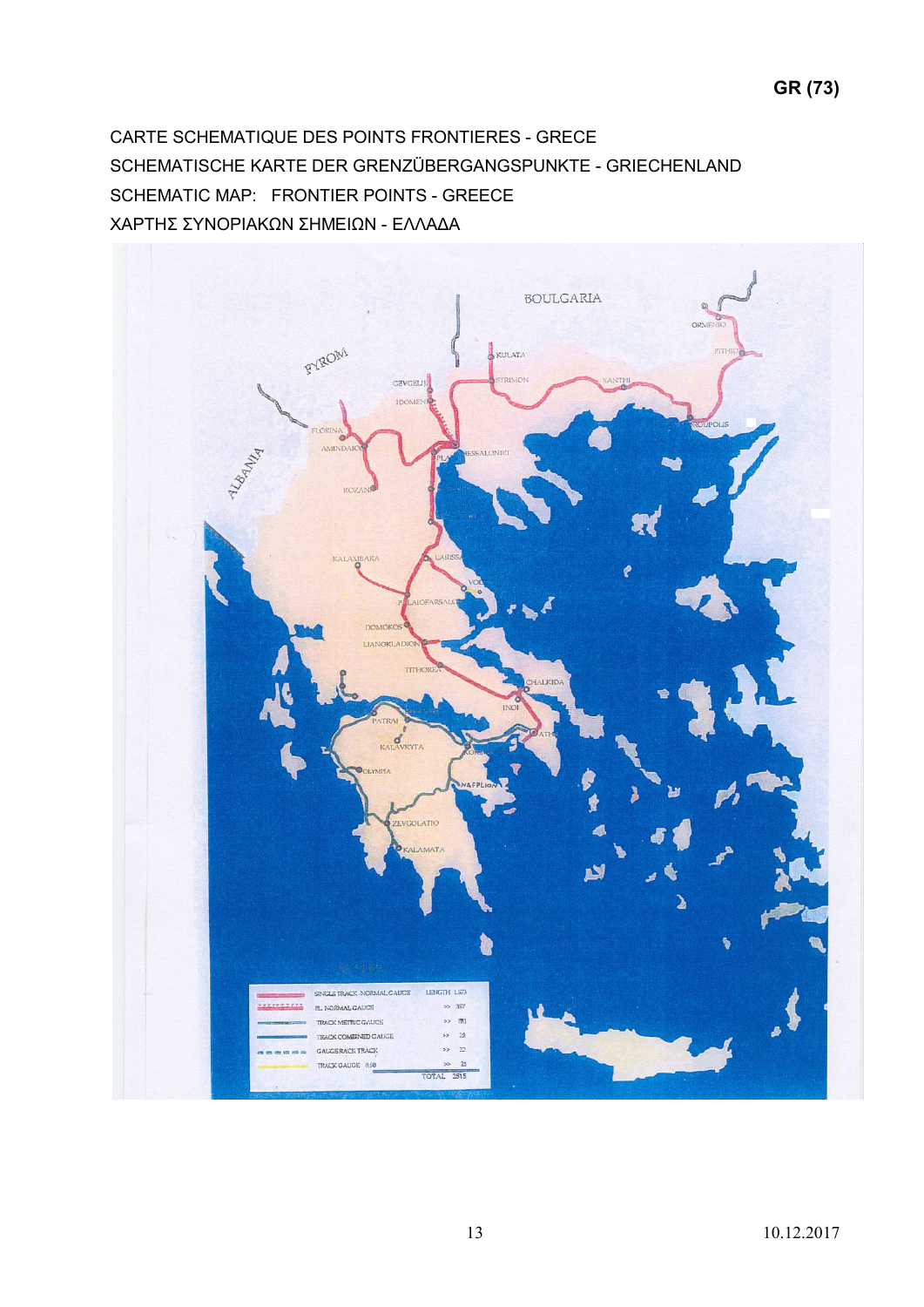Tableaux des distances Gréce

Entfernungsanzeiger Griechenland

Distance table Greece

Πίνακες αποστάσεων της Ελλάδας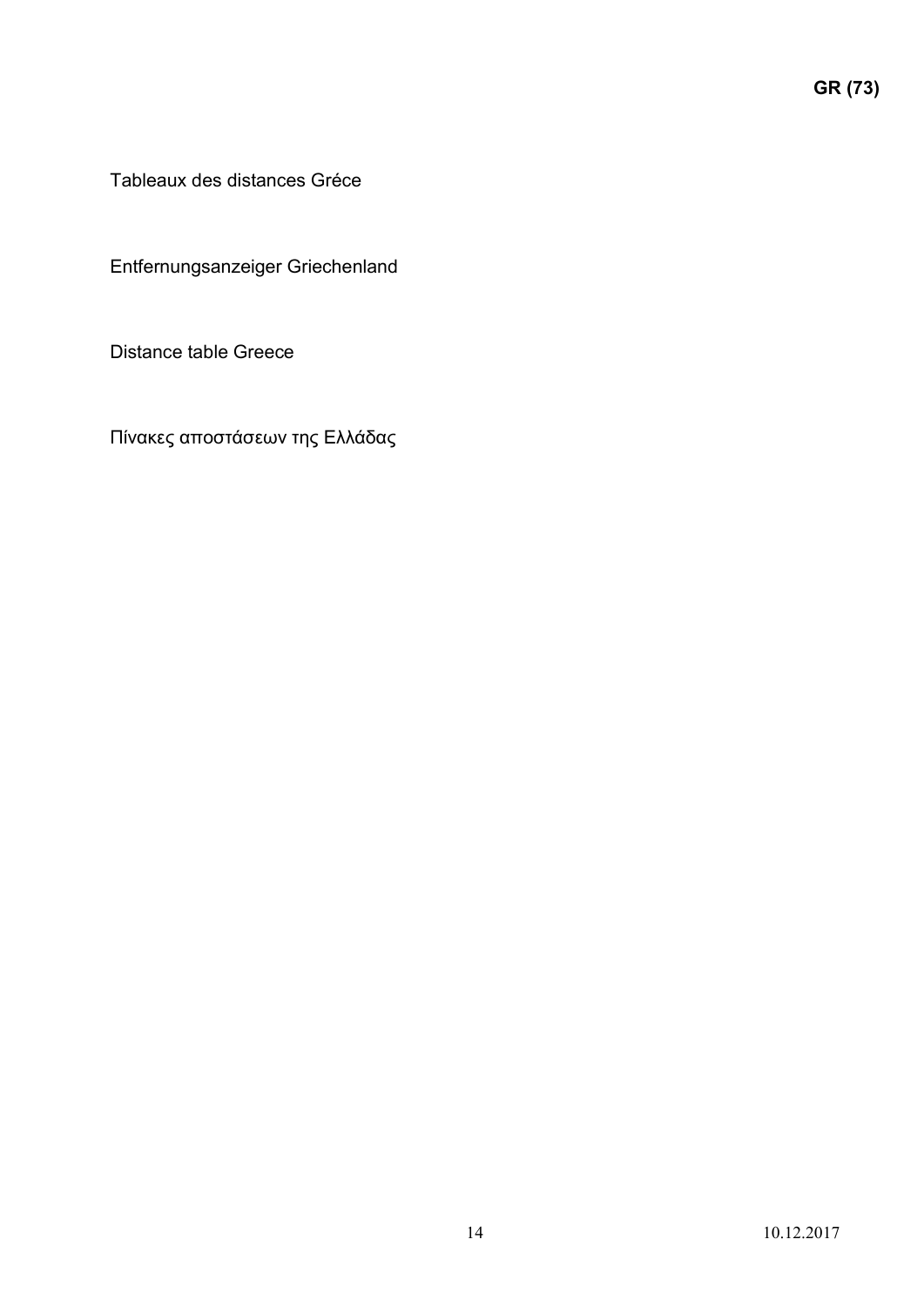| $\bullet$                   | Bedienendes EVU<br>Serving RU<br>EF desservant<br>Σιδηροδρομικός Μεταφορέας | Numéro de<br>code<br>Kode-<br>nummer<br>Code-<br>number<br>Κωδικός<br>αριθμός |                                                          | de ou vice versa a<br>von order umgekehrt nach<br>from or vice versa to<br>από ή αντίστροφα προς |                                  | п | <b>FYROM</b><br><b>MESSONISSION FR<br/>KREMENITSA FR.</b><br>1, 2, a<br>351 | <b>IDOMENI FR<br/>GEVGELIJA FR.</b><br>-1<br>350            | BG<br>PROMACHONAS FR<br><u>KULATA FR.</u><br>-1<br>760 | DIKEA FR<br><u>SVILENGRAD FR</u><br>-1<br>761 | TR<br><b>PYTHION FR.</b><br>UZUNKOPRU<br>-1<br>512 |
|-----------------------------|-----------------------------------------------------------------------------|-------------------------------------------------------------------------------|----------------------------------------------------------|--------------------------------------------------------------------------------------------------|----------------------------------|---|-----------------------------------------------------------------------------|-------------------------------------------------------------|--------------------------------------------------------|-----------------------------------------------|----------------------------------------------------|
| ٠                           | 1073<br>1073<br>1073<br>1073                                                | 00504<br>00859<br>00606<br>00105                                              | -1<br>9<br>4<br>$\overline{7}$                           | Alexandria<br>Alexandroupolis Port<br>Anchialos Makedonias<br>Athine (Rouf)                      | 5<br>3,5<br>3                    |   | 161<br>650<br>219<br>644                                                    | 124<br>523<br>66<br>592                                     | 190<br>328<br>157<br>657                               | 666<br>180<br>634<br>1134                     | 601<br>115<br>569<br>1069                          |
| $\bullet$<br>$\bullet$      | 1073<br>1073<br>1073                                                        | 00928<br>761<br>00779                                                         | $\overline{2}$<br>9                                      | Didimotichon<br>Dikea Fr./Svilengrad Fr.<br>Drama                                                | 5<br>11<br>3,5                   |   | 747<br>827<br>438                                                           | 619<br>699<br>311                                           | 425<br>505<br>116                                      | 80<br>0<br>389                                | 16<br>68<br>324                                    |
| $\bullet$                   | 1073<br>1073<br>1073<br>1073<br>1073                                        | 350<br>02018<br>02020<br>00129<br>00284                                       | $\mathbf 0$<br>6<br>$\overline{7}$<br>$\mathbf 0$        | Idomeni Fr. / Gevgelija Fr.<br>Ikonio A<br>Ikonio B<br>Inoi<br>Katerini                          | 1<br>3,5<br>ld.<br>$3,5$ a<br>13 |   | 285<br>687<br>687<br>580<br>216                                             | 0<br>635<br>635<br>528<br>164                               | 223<br>701<br>701<br>594<br>230                        | 699<br>1177<br>1177<br>1070<br>706            | 635<br>$1112$<br>1112<br>1005<br>641               |
| $\bullet$                   | 1073<br>1073<br>1073<br>1073                                                | 00839<br>00238<br>00179<br>351                                                | $\overline{1}$<br>6<br>$\overline{2}$                    | Komotini<br>Larissa<br>Lianokladion<br>Messonission Fr./ Kremenitsa Fr.                          | 3,5<br>13<br>∣1,2 ∣a             |   | 581<br>303<br>429<br>$\mathbf{0}$                                           | 453<br>251<br>377<br>285                                    | 259<br>316<br>443<br>350                               | 247<br>793<br>919<br>827                      | 182<br>728<br>854<br>762                           |
| $\bullet$                   | 1073<br>1073<br>1073<br>1073                                                | 00945<br>00222<br>00400<br>760                                                | 6<br>$\mathbf 0$<br>$\overline{2}$                       | Nea Orestias<br>Paleopharsalos<br>Platy<br>Promachon Fr./ Kulata Fr.                             | 3,5<br>11                        |   | 778<br>348<br>169<br>350                                                    | 651<br>296<br>117<br>223                                    | 456<br>362<br>182<br>- 0 I                             | 49<br>838<br>658<br>505                       | 19<br>773<br>594<br>440                            |
| $\bullet$<br>٠<br>$\bullet$ | 1073<br>1073<br>1073<br>1073<br>1073                                        | 00933<br>512<br>00749<br>00408<br>00524                                       | $\overline{2}$<br>$\overline{2}$<br>$5\phantom{.0}$<br>9 | Pythion<br>Pythion Fr. / Uzunkopru<br>Serre<br>Sindos<br>Skydra                                  | 5<br>I1.<br>3,5<br>3,5           |   | 760<br>762<br>368<br>194<br>109                                             | 633<br>635<br>241<br>91<br>176                              | 439<br>440<br>46<br>157<br>242                         | 67<br>68<br>459<br>633<br>718                 | $\mathbf{2}$<br> 0 <br>394<br>568<br>653           |
| $\bullet$                   | 1073<br>1073<br>1073<br>1073                                                | 00918<br>00415<br>00421<br>00418                                              | $\mathbf{3}$<br>$\mathbf 0$<br>8<br>$\overline{4}$       | Souflion<br>Thessaloniki Gare Centrale<br>Thessaloniki Port B<br>Thessaloniki Terminal           | 5<br>3<br>3<br>ld.               |   | 718<br>206<br>206<br>206                                                    | 591<br>$\begin{bmatrix} 79 \\ 79 \\ 79 \\ 79 \end{bmatrix}$ | 396<br>144<br>144<br>144                               | 109<br>621<br>621<br>621                      | 44<br>556<br>556<br>556                            |
| ٠<br>$\bullet$              | 1073<br>1073<br>1073<br>1073                                                | 00417<br>02022<br>00352<br>00514                                              | 6<br>$\overline{2}$<br>$\sqrt{5}$<br>$\mathbf 0$         | Thessaloniki Triage<br>Thriasio<br>Velestinon<br>Veria                                           | 3<br>3<br>le<br>5<br>lc.<br>3,5  |   | 202<br>663<br>344<br>137                                                    | 75<br>611<br>292<br>148                                     | 140<br>677<br>358<br>213                               | 617<br>1153<br>834<br>690                     | 552<br>1088<br>769<br>625                          |
| $\bullet$<br>$\bullet$      | 1073<br>1073                                                                | 00356<br>00828                                                                | 6<br>$\overline{4}$                                      | Volos<br>Xanthi                                                                                  | 3,5<br>5                         |   | 364<br>533                                                                  | 312<br>406                                                  | 378<br>212                                             | 854<br>294                                    | 789<br>229                                         |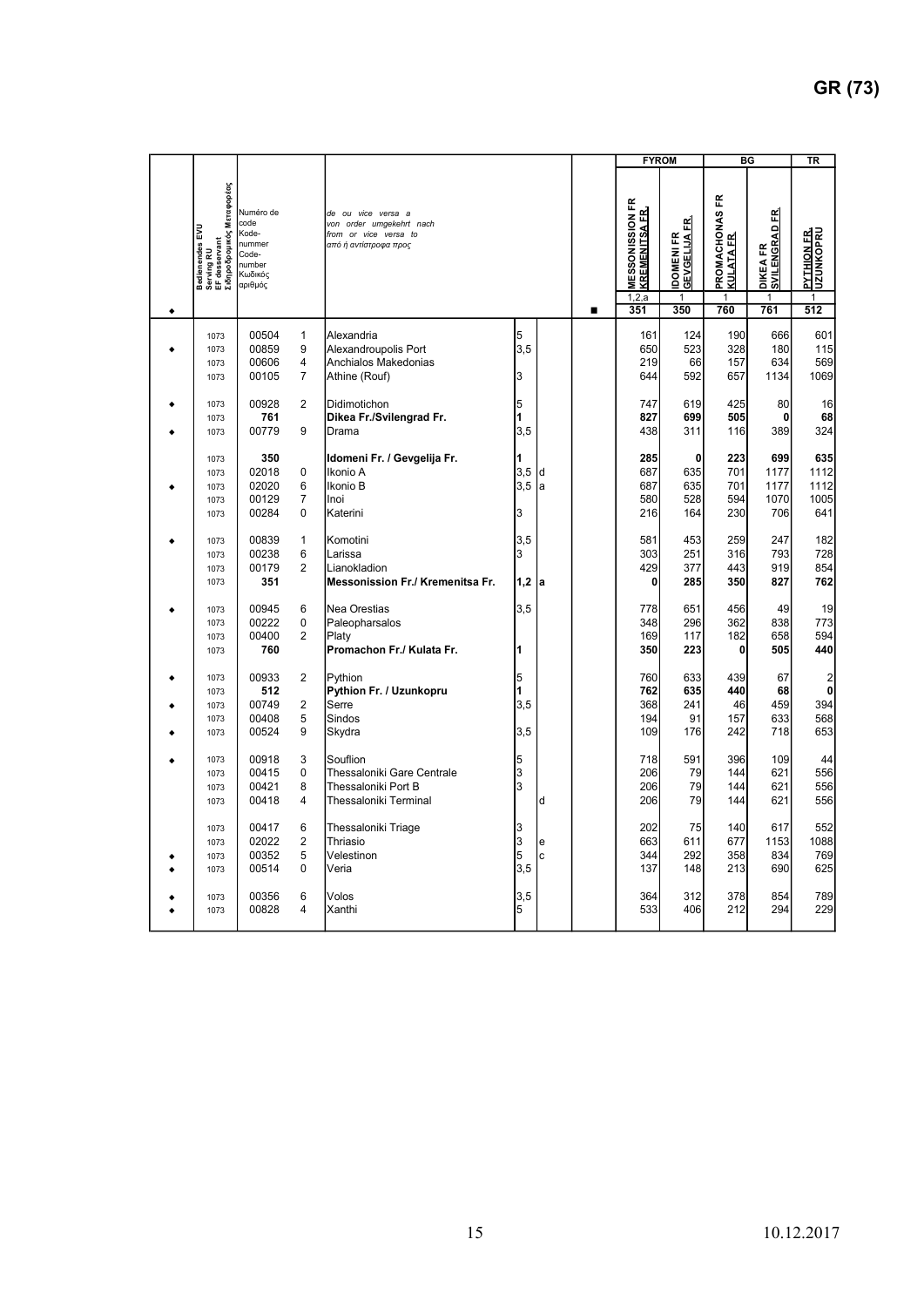$G_{\rm R}$  (73)

Tableau des distances de transit Grèce

Transitentfernungen Griechenland

Transit distance table Greece

Πίνακας αποστάσεων transit της Ελλάδας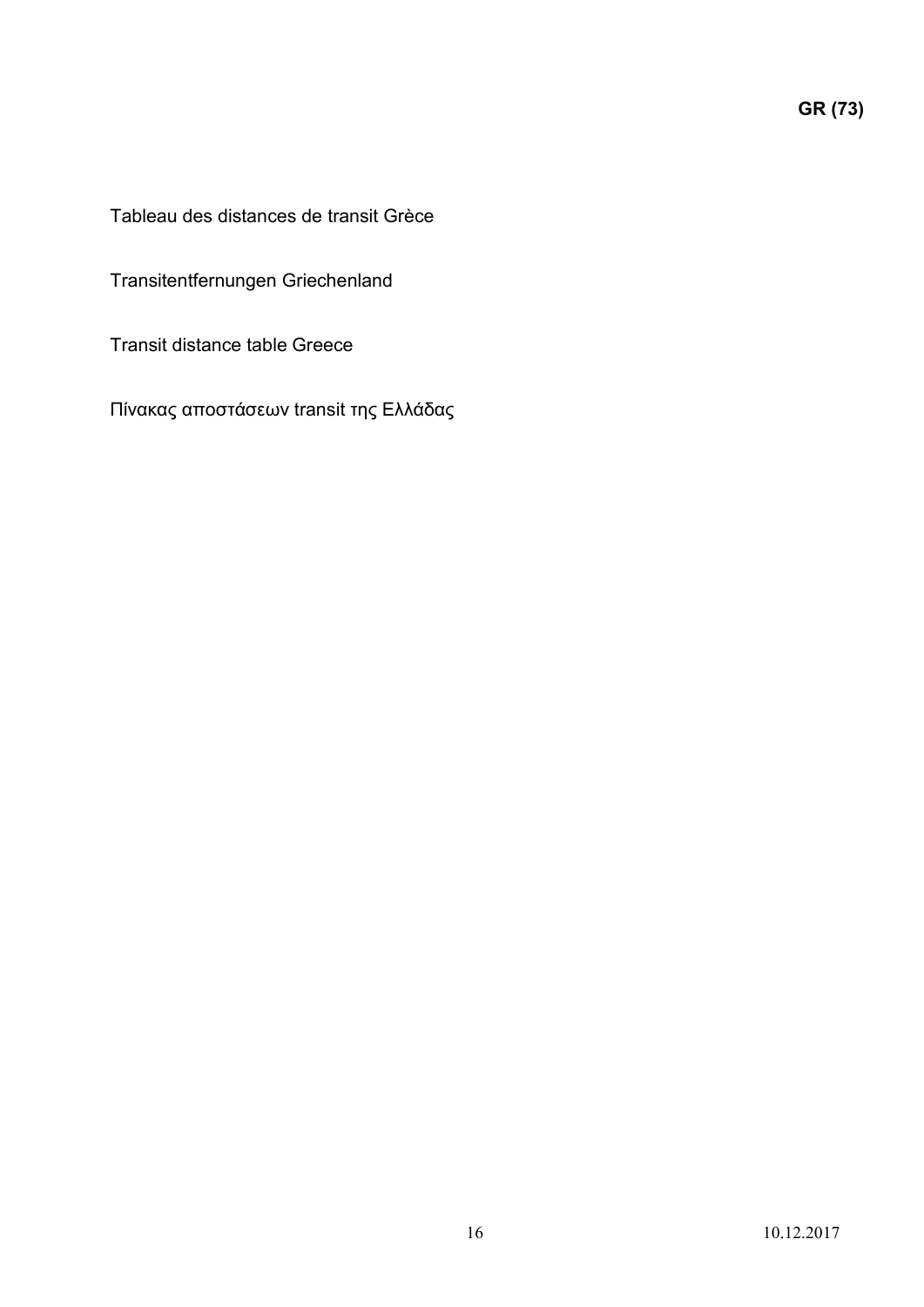|                                    |                                                                                      |                                                                                       |                                                                     |                                                                                                                                                                                                                                                                                  |                                                                                                                       |   |                                                                           |                                                                                |                                                                           |                                                                            | GR (73)                                                                  |
|------------------------------------|--------------------------------------------------------------------------------------|---------------------------------------------------------------------------------------|---------------------------------------------------------------------|----------------------------------------------------------------------------------------------------------------------------------------------------------------------------------------------------------------------------------------------------------------------------------|-----------------------------------------------------------------------------------------------------------------------|---|---------------------------------------------------------------------------|--------------------------------------------------------------------------------|---------------------------------------------------------------------------|----------------------------------------------------------------------------|--------------------------------------------------------------------------|
| $\bullet$                          | Bedienendes EVU<br>Serving RU<br>EF desservant<br>Σιδηροδρομικός Μεταφορέας          | Numéro de<br>code<br>Kode-<br>nummer<br>Code-<br>number<br>Κωδικός<br>αριθμός         |                                                                     | de ou vice versa a<br>von order umgekehrt nach<br>from or vice versa to<br>από ή αντίστροφα προς                                                                                                                                                                                 |                                                                                                                       | п | <b>FYROM</b><br><b>MESSONISSION FR<br/>KREMENITSA FR.</b><br>1,2,a<br>351 | <b>IDOMENIFR<br/>GEVGELIJAFR.</b><br>$\overline{1}$<br>350                     | BG<br>PROMACHONAS FR<br>KULATA FR<br>$\overline{1}$<br>760                | DIKEA FR<br>SVILENGRAD FR.<br>$\overline{1}$<br>761                        | <b>TR</b><br>UZUNKOPRU<br>$\overline{1}$<br>512                          |
| $\blacklozenge$<br>$\blacklozenge$ | 1073<br>1073<br>1073<br>1073<br>1073<br>1073<br>1073<br>1073<br>1073<br>1073<br>1073 | 00859<br>761<br>350<br>02018<br>02020<br>351<br>760<br>512<br>00421<br>00418<br>00417 | 9<br>$\pmb{0}$<br>$\,6\,$<br>8<br>$\overline{4}$<br>$6\phantom{.}6$ | Alexandroupolis Port<br>Dikea Fr./ Svilengrad Fr.<br>Idomeni Fr./ Gevgelija Fr.<br>Ikonio A<br>Ikonio B<br>Messonission Fr./ Kremenitsa Fr. 1,2 a<br>Promachon Fr./ Kulata Fr.<br>Pythion Fr. / Uzunkopru<br>Thessaloniki Port B<br>Thessaloniki Terminal<br>Thessaloniki Triage | $3,5$<br>$\mathbf 1$<br>$\mathbf 1$<br>$3,5$<br>$3,5$<br> d<br> a<br>$\vert$ 1<br>$\mathbf 1$<br>$\vert$ 3<br>ld<br>3 |   | 650<br>827<br>285<br>687<br>687<br>0<br>350<br>762<br>206<br>206<br>202   | 523<br>699<br>$\mathbf 0$<br>635<br>635<br>285<br>223<br>635<br>79<br>79<br>75 | 328<br>505<br>223<br>701<br>701<br>350<br> 0 <br>440<br>144<br>144<br>140 | 180<br> 0 <br>699<br>1177<br>1177<br>827<br>505<br>68<br>621<br>621<br>617 | 115<br>68<br>635<br>1112<br>1112<br>762<br>440<br>0<br>556<br>556<br>552 |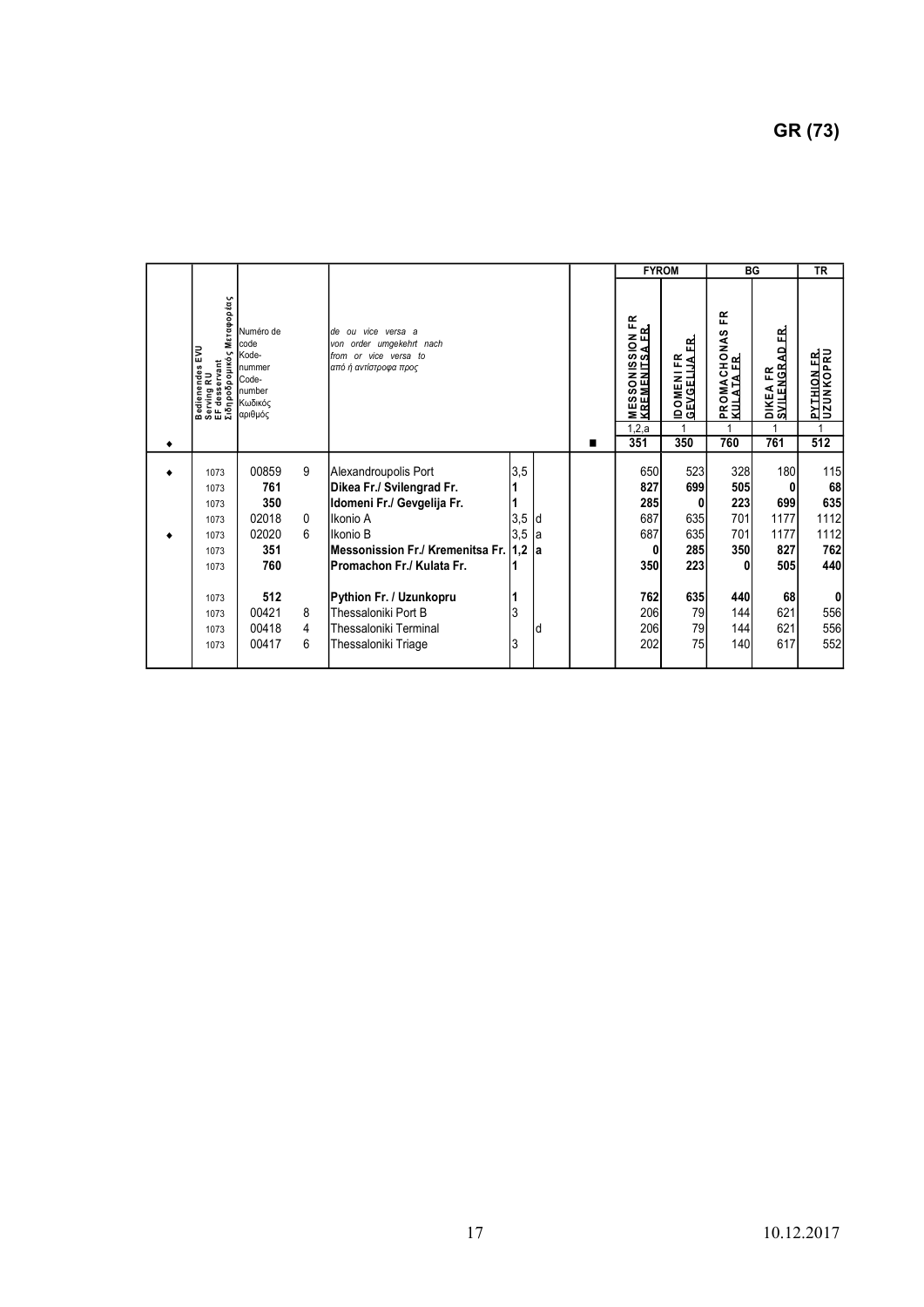$G_{\rm R}$  (73)

# Terminaux - UTI

# UTI-Terminals

# UTI-Terminals

# Τερματικοί Σταθμοί - UTI

Liste des gares qui desservent les terminales de UTI (conteneurs, semi-remorques, caisses mobiles et engins assimilés du point de vue de la manutention aux grands conteneurs).

Verzeichniss der zuständigen Bahnhöfe für UTI Terminals (Grosscontainer, Sattelauflieger, Wechselbehälter und Transportmittel, die hinsichtlich der ladedienstlichen Behandlung einem Container gleichgestellt werden können).

The list of the stations that are servicing UTI terminals (large containers, semi-trailers, swap bodies and devices assimilated to large containers for lifting purposes).

Πίνακας Σταθμών που δέχονται UTI (μεγαδέκτες, ημιρυμουλκούμενα, κινητά κιβώτια και συνενωμένα containers έτσι ώστε να μεταφέρονται ως μεγαδέκτες).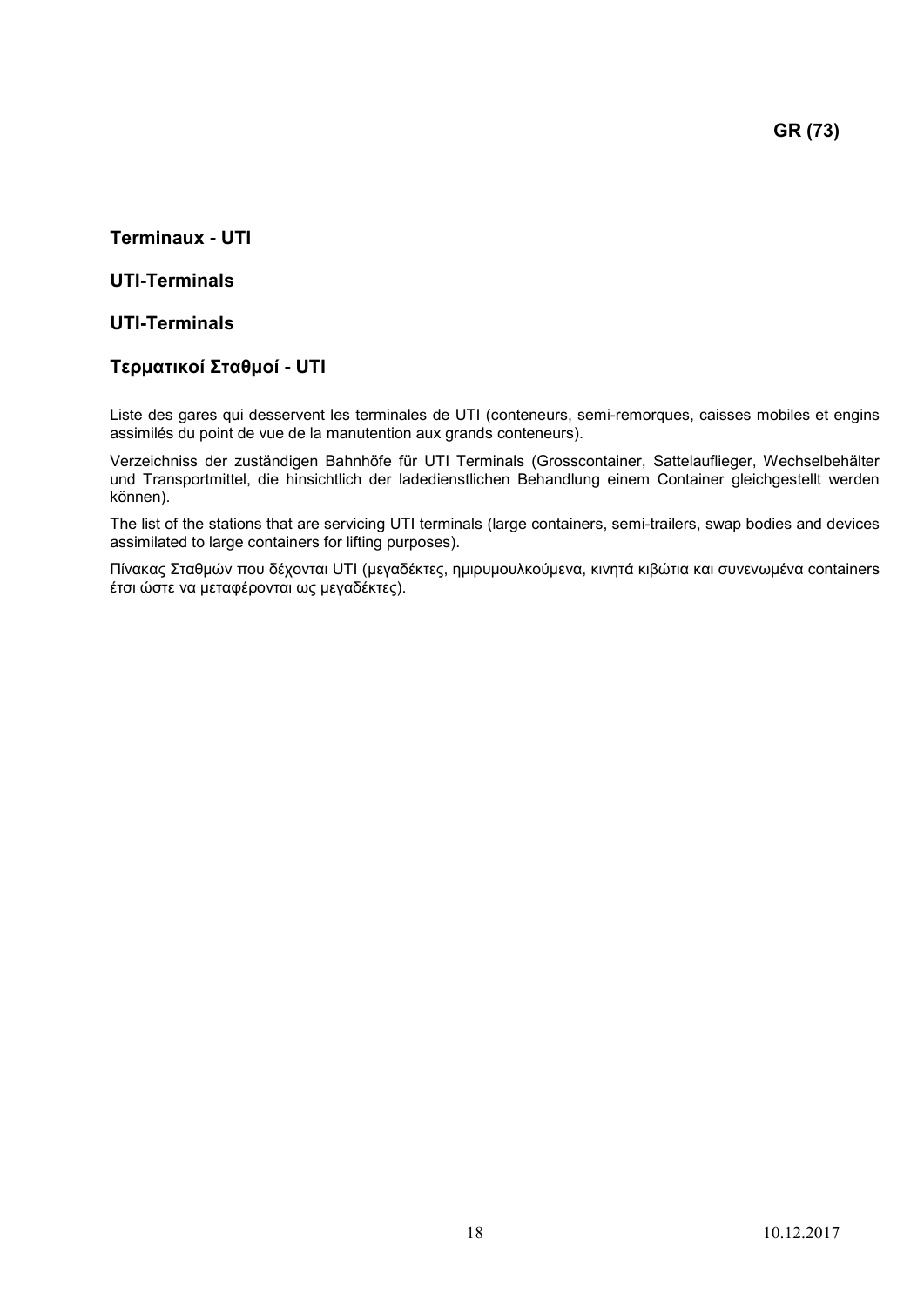# GR (73)

| <b>Grece</b>                                                                                      | Griechenland                                                                |  |                                        | <b>Greece</b>                                                                          | Ελλάδα                                                                             |
|---------------------------------------------------------------------------------------------------|-----------------------------------------------------------------------------|--|----------------------------------------|----------------------------------------------------------------------------------------|------------------------------------------------------------------------------------|
| Edition du/<br>Ausgabe vom/<br>Edition of/<br>Έκδοση                                              |                                                                             |  |                                        |                                                                                        | Semi-remorques<br>préhensibles par<br>pinces/                                      |
|                                                                                                   | 11.12.2016                                                                  |  |                                        | <b>Grands conteneurs/</b>                                                              | <b>Mit Greifzangen</b><br>Verladbahre<br>Sattelauflieger/                          |
|                                                                                                   |                                                                             |  |                                        | Grosscontainer/                                                                        |                                                                                    |
|                                                                                                   |                                                                             |  |                                        | Large containers/                                                                      | <b>Semi-trailers</b><br>suitable for grabber<br>handling/                          |
|                                                                                                   |                                                                             |  |                                        | Μεγαδέκτες                                                                             | Ημιρυμουλκούμενα<br>τα οποία μπορούν<br>να πιαστούν με<br>λαβίδες                  |
|                                                                                                   |                                                                             |  | Longueur<br>maximale (en<br>pieds)/    | Poids brut max.<br>manutentionnable<br>(en tonnes)/                                    | Poids brut max.<br>manutentionnable<br>(en tonnes)/                                |
| <b>Terminaux UTI/</b><br>UTI-Terminals/<br><b>UTI-Terminals/</b><br><b>UTI-Τερματικός Σταθμός</b> |                                                                             |  | Grösste Länge<br>$(in fuss)$ /         | Höchstes<br>Bruttogewicht (in T)<br>für die<br>ladedienstliche<br>Behandlung/          | Höchstes<br>Bruttogewicht (in T)<br>für die ladedienstliche<br>Behandlung/         |
|                                                                                                   |                                                                             |  | Maximum<br>length<br>(in feet)         | Max. gross<br>handling weight<br>in tons)/                                             | Max. gross handling<br>weight (in tons)/                                           |
|                                                                                                   |                                                                             |  | Μέγιστο μήκος<br>(σε αγγλικά<br>πόδια) | Μέγιστο μικτό<br>βάρος, το οποίο<br>μπορεί να τύχει<br>χειρισμού (σε<br>τόνους)<br>(*) | Μέγιστο μικτό βάρος<br>το οποίο μπορεί να<br>τύχει χειρισμού (σε<br>τόνους)<br>(*) |
|                                                                                                   |                                                                             |  |                                        |                                                                                        |                                                                                    |
| 02018 0<br>02022 2<br>00421 8<br>00418 4                                                          | Ikonio A<br>Thriasio<br>Thessaloniki Port B<br><b>Thessaloniki Terminal</b> |  | 45'<br>45'<br>45'<br>45'               | 40<br>30<br>25<br>30                                                                   |                                                                                    |

(\*) Poids brut de l'UTI et de son chargement que l'équipe de manutention et le grutier peuvent soulever.

(\*) Bruttogewicht des UTI und seiner Ladung die das Handhabungsteam und der Kranführer aufrichten können.

(\*) Gross weight UTI and load which may be lifted with the special container handling equipment.

(\*) Μικτό βάρος του UTI και του φορτίου του, που μπορεί να ανυψωθεί με ειδικό εξοπλισμό για χειρισμό containers.